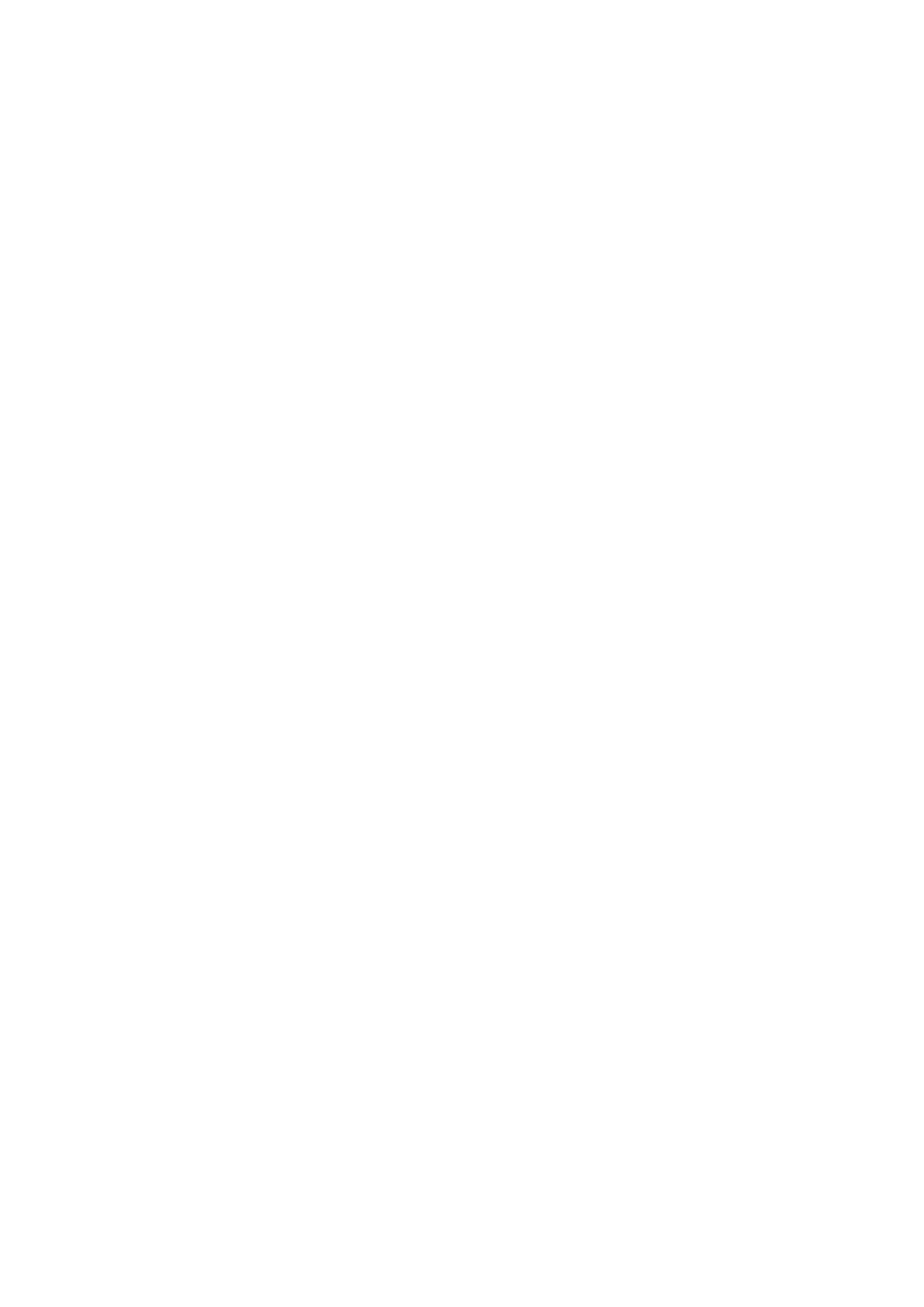# And Translation Changed the World (and the World Changed Translation)

Edited by

Alberto Fuertes and Ester Torres-Simón

Cambridge **Scholars** Publishing

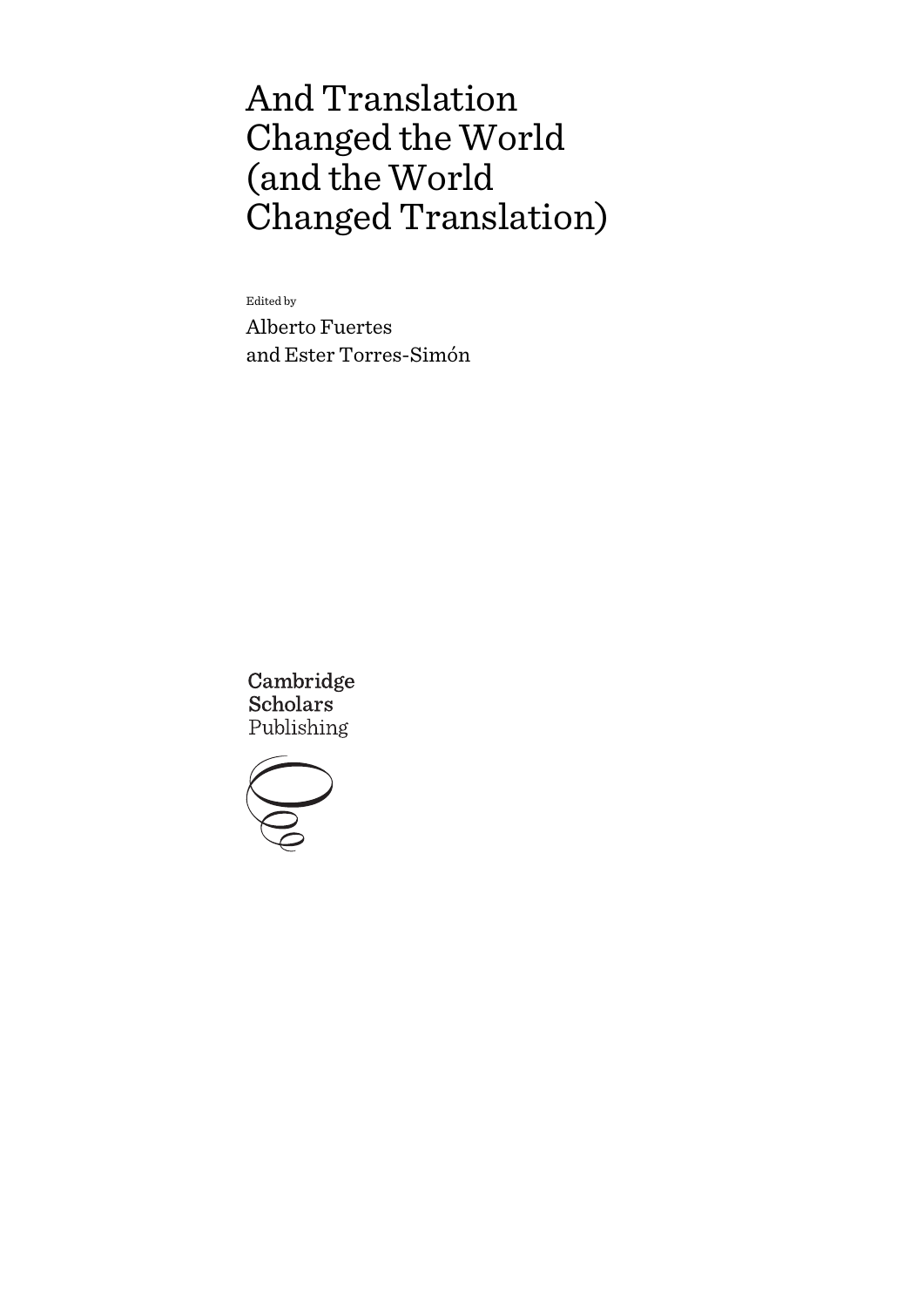And Translation Changed the World (and the World Changed Translation)

Edited by Alberto Fuertes and Ester Torres-Simón

This book first published 2015

Cambridge Scholars Publishing

Lady Stephenson Library, Newcastle upon Tyne, NE6 2PA, UK

British Library Cataloguing in Publication Data A catalogue record for this book is available from the British Library

Copyright © 2015 by Alberto Fuertes, Ester Torres-Simón and contributors

All rights for this book reserved. No part of this book may be reproduced, stored in a retrieval system, or transmitted, in any form or by any means, electronic, mechanical, photocopying, recording or otherwise, without the prior permission of the copyright owner.

ISBN (10): 1-4438-7113-3 ISBN (13): 978-1-4438-7113-6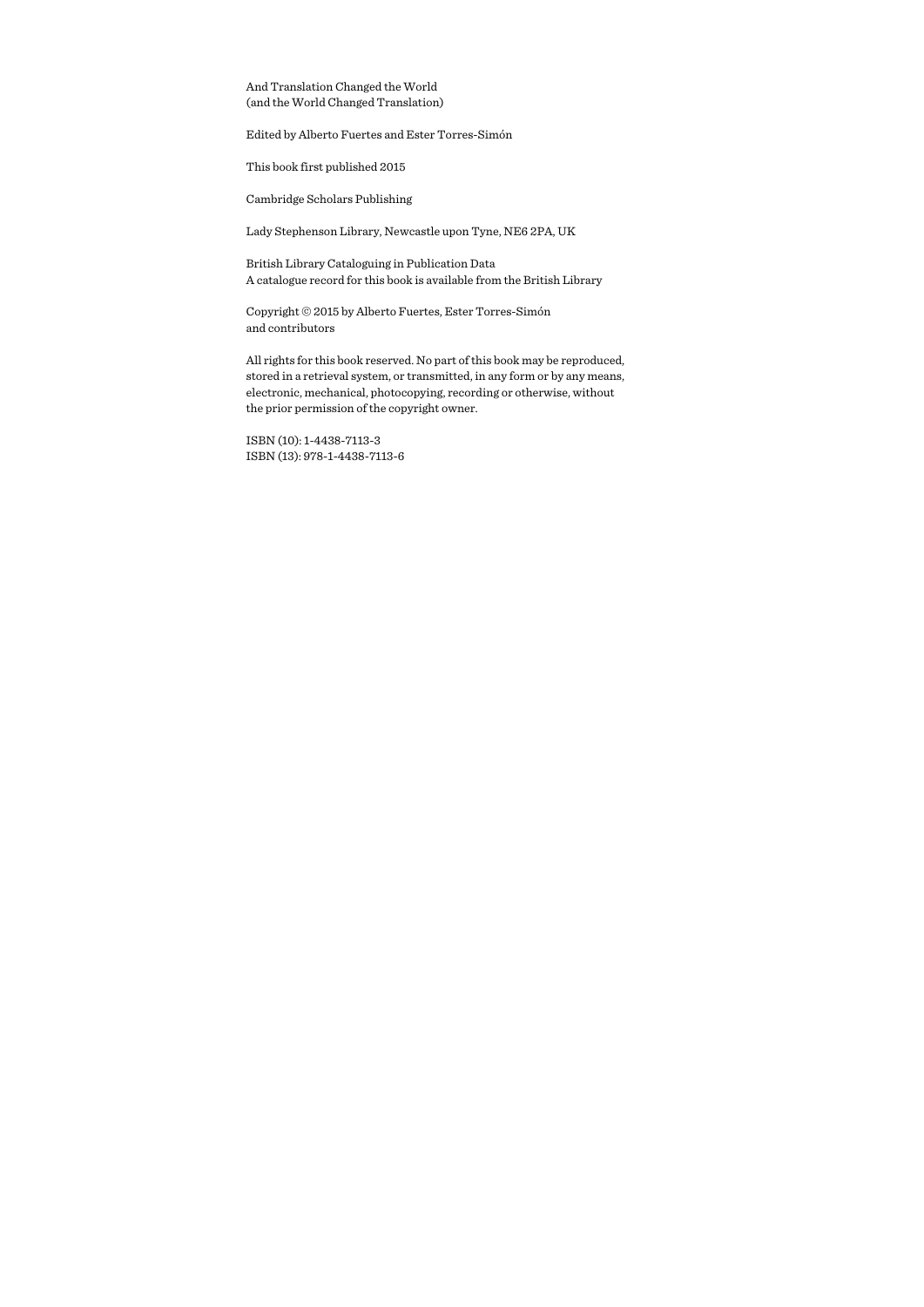## TABLE OF CONTENTS

| Part I: People and People: Cooperation and Conflict                                                                       |
|---------------------------------------------------------------------------------------------------------------------------|
| Friars Translating into Nahuatl between the 16 <sup>th</sup> and 19 <sup>th</sup> Centuries<br>Elena Irene Zamora Ramírez |
| Priests, Academics, Writers: Professional Development of Korean<br><b>Translators</b><br>Ester Torres-Simón               |
| Historical Translation and Translation History: The English Asiento<br>$(1713-1750)$<br>Lía de Luxán Hernández            |
| Part II: Power and People: Un-powering People                                                                             |
| English-Spanish Bilingual Translations of Poetry in Franco's Spain<br>Sergio Lobejón Santos                               |
| $C1$ and $C2$<br>$\epsilon$ 1                                                                                             |

Chapter Five .............................................................................................. 61 Critical Cultural Awareness in Language Classrooms through Translation: A Reflection on the Use of Katakana Eiko Gyogi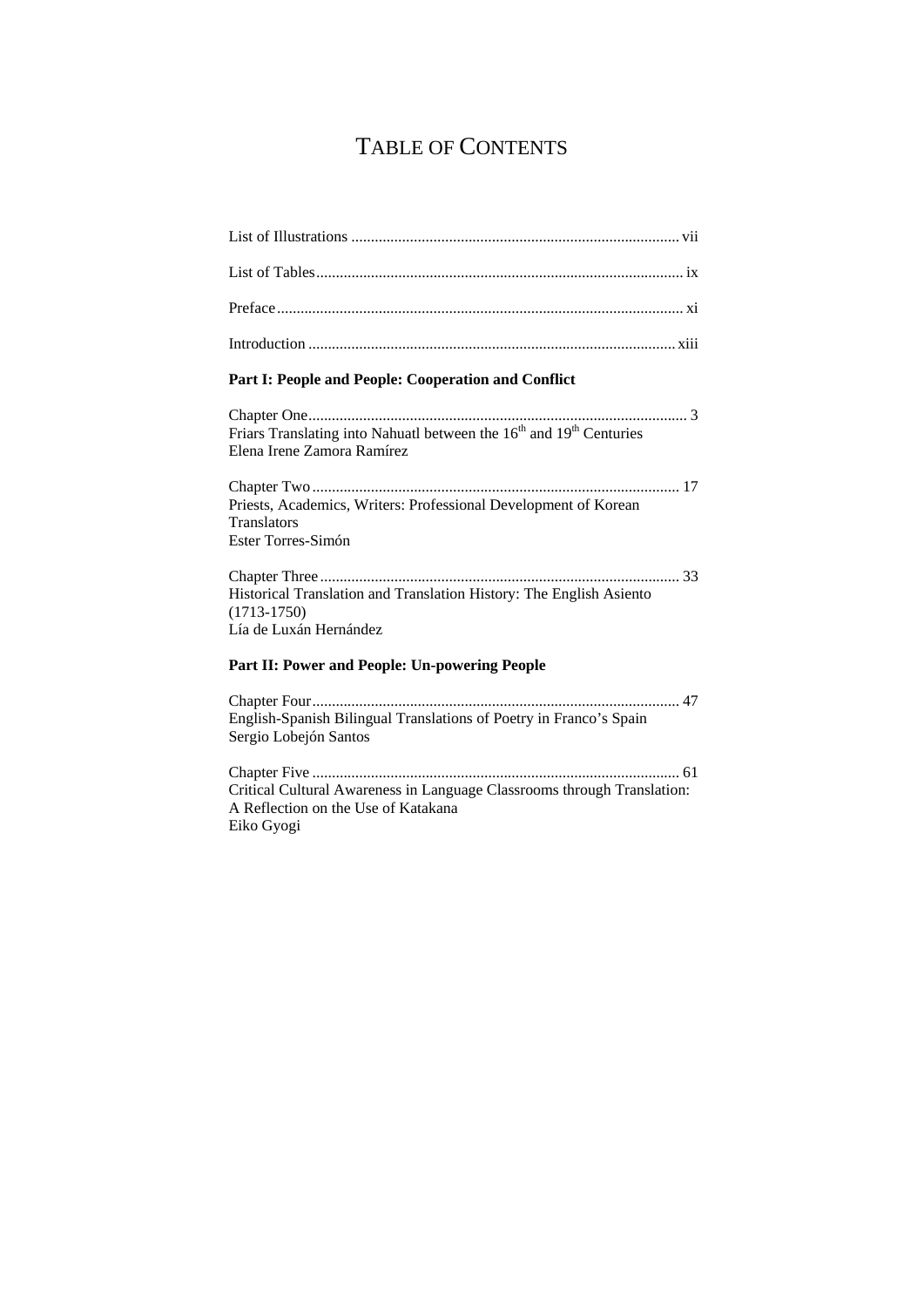#### vi Table of Contents

| Omission as a Key Strategy in Japanese News Translation: A Case Study |
|-----------------------------------------------------------------------|
| of President Obama's Speeches                                         |
| Kayo Matsushita                                                       |

### **Part III: People, Power and Translation: Globalizing Translation**

| Translating Brazilian Human Sciences into a Lingua Franca |  |
|-----------------------------------------------------------|--|
| Monique Pfau                                              |  |

Chapter Eight ........................................................................................... 105 The Medieval Postmodern in Translation Studies Anthony Pym

### **Part IV: People in Translation**

| The Echoes of the Translator's Voice: Plagiarism as a Translation |  |
|-------------------------------------------------------------------|--|
| Strategy in English-Spanish Narrative Translations                |  |
| <b>Alberto Fuertes</b>                                            |  |
|                                                                   |  |
|                                                                   |  |
|                                                                   |  |
|                                                                   |  |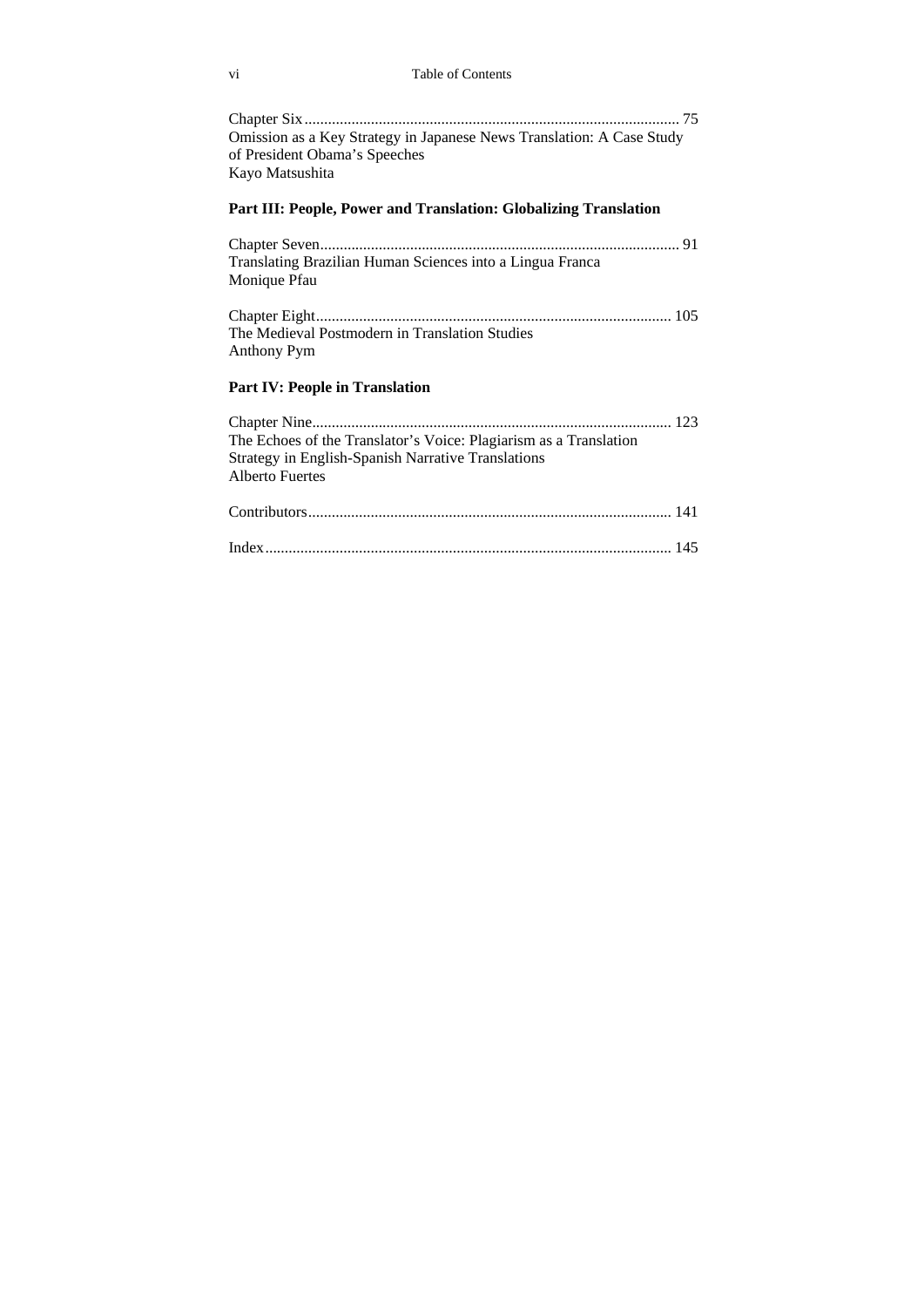## LIST OF ILLUSTRATIONS

Figure 3-1: Historical translation's map

- Figure 4-1. Number of monolingual and bilingual English-Spanish poetry books released in Spain per year (1939-83)
- Figure 4-2. Official censorship verdicts of bilingual editions of poetry translated from English (1939-1983)
- Figure 4-3. Number of problematic passages in the source texts, the censored draft and the published version of the *Antología de la "Beat Generation"*, arranged by semantic domain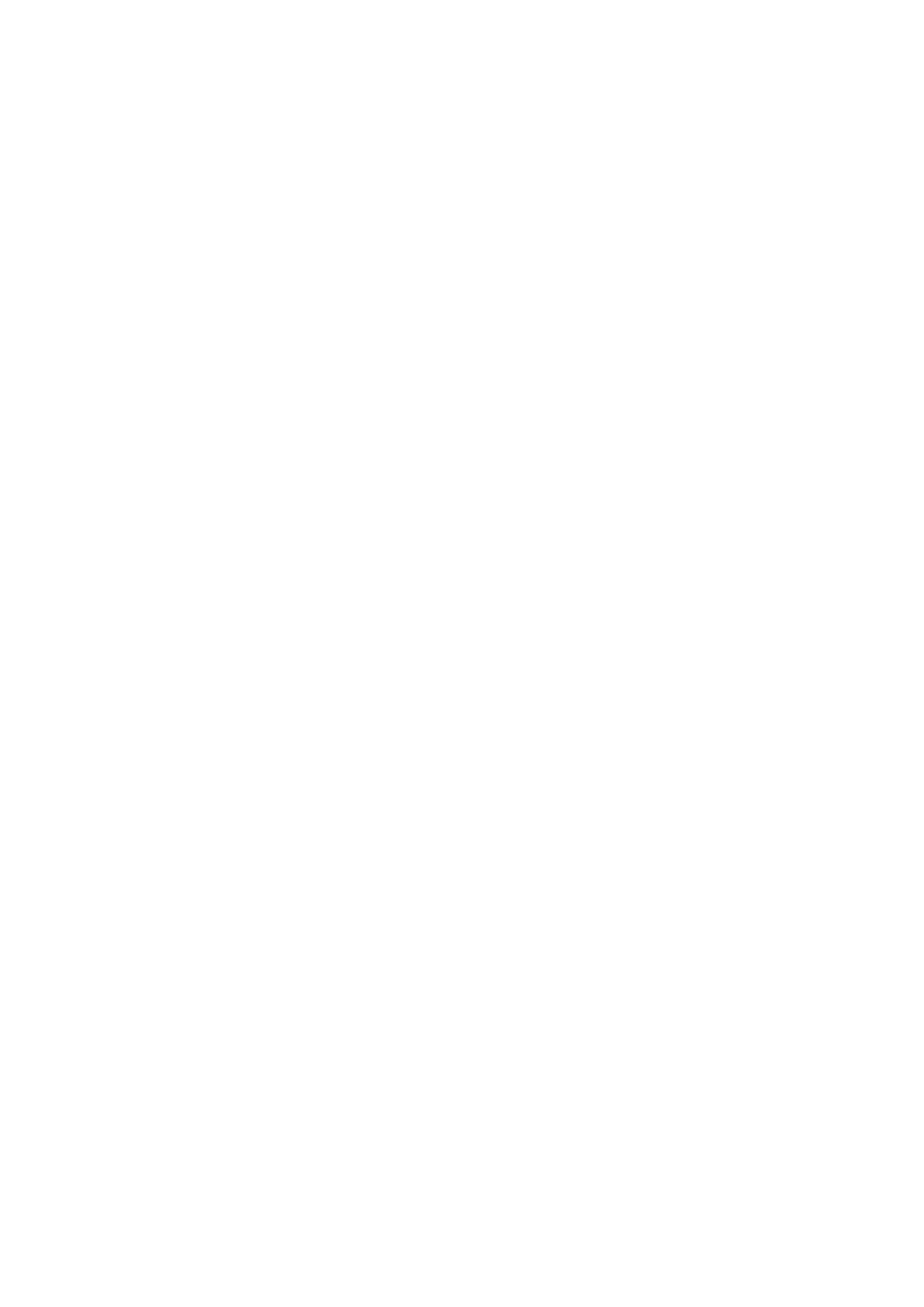## LIST OF TABLES

- Table 2-1: Total number of translations and translators of the corpus
- Table 2-2: Translators by quantity and type of volumes published
- Table 2-3: Translators by main profession
- Table 4-1. English-Spanish bilingual editions of poetry not directly authorized by Franco's regime (1939-1983)
- Table 6-1: Selected newspapers and articles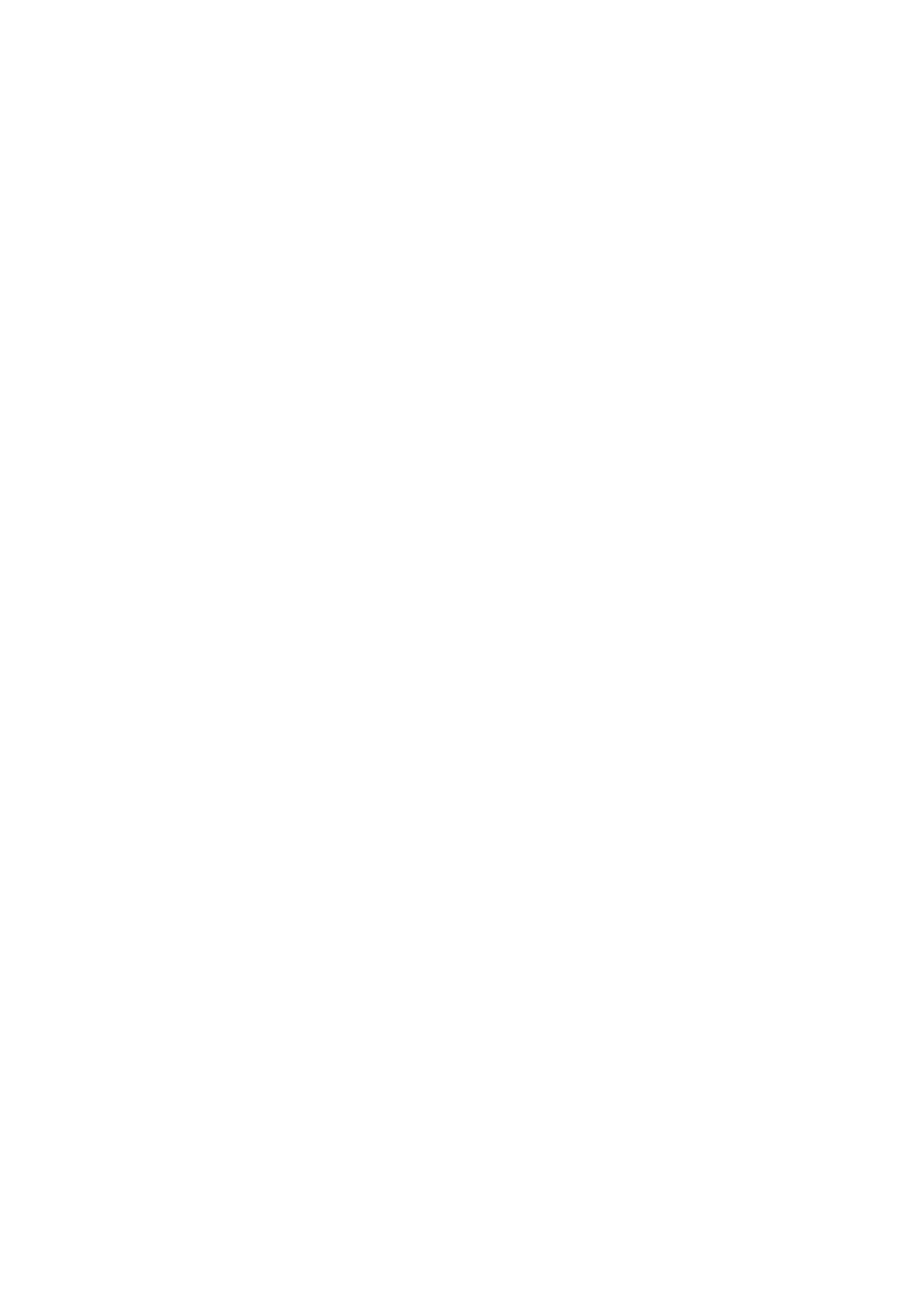### **PREFACE**

Communication is the basis for human societies. Contact between communities is the basis for translation. Whether by conflict or cooperation, translation has been involved in the evolution of societies and it has evolved with them.

Translation has an effect on the relationships between peoples, between people and power and between power and people.

This volume explores the role of translators in different historical contexts focusing on how their work affected their surroundings and on how the context surrounding them affected their work.

The articles collected in this volume are arranged in chronological order, extending from  $16<sup>th</sup>$ -century Mexico to  $21<sup>st</sup>$ -century Spain.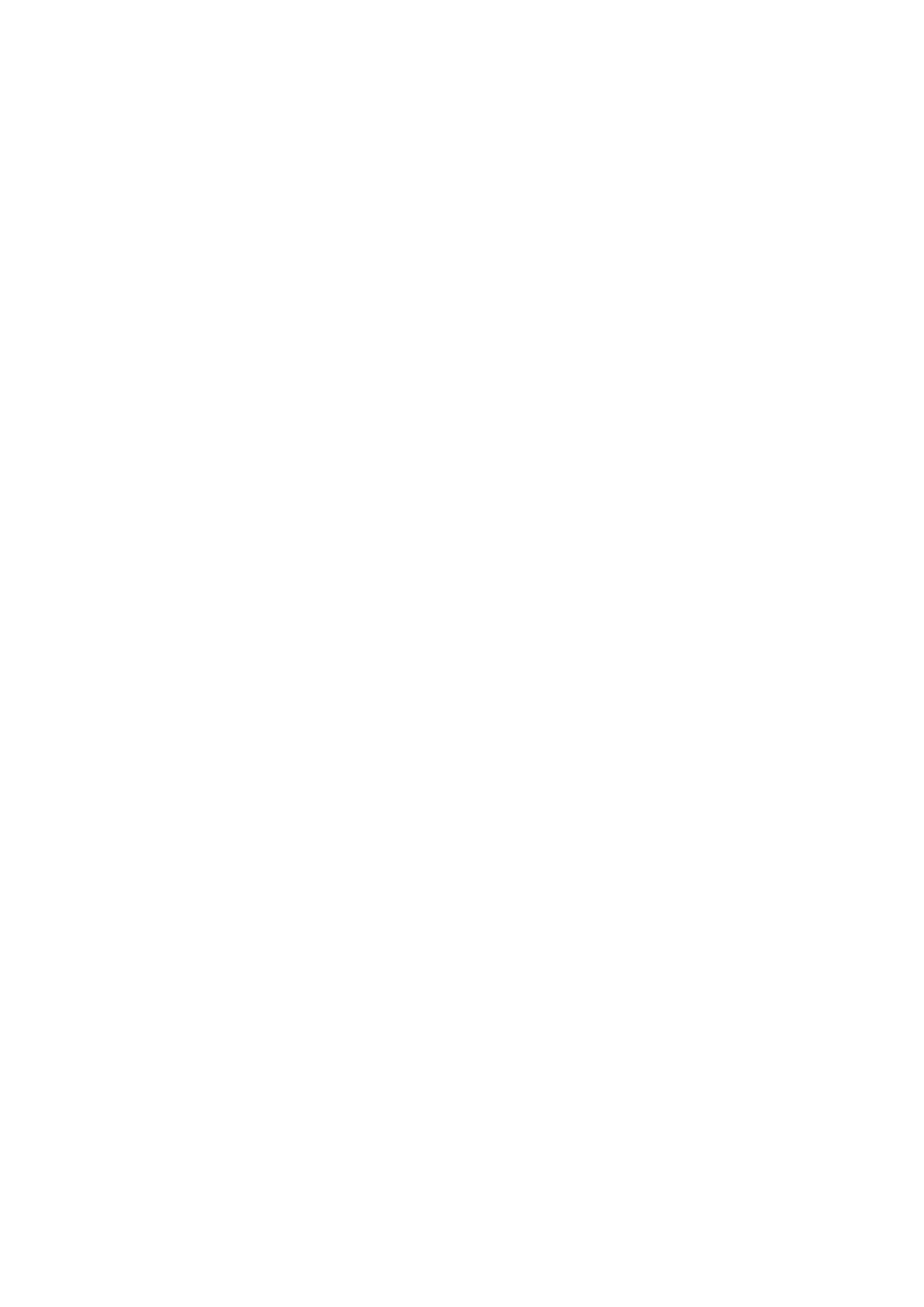## **INTRODUCTION**

### KIRSTEN MALMKJÆR

The articles in this volume were developed on the basis of a selection of papers presented at the graduate conference, New Research in Translation and Interpreting Studies, held on 1-2 July, 2013 at the Universitat Rovira i Virgili, Tarragona, Spain. The title of the conference reflects its theme of the mutually influencing effect of translation on the world and of the world on translation: as Lewis (1983, 230), among others, has pointed out, linguistic meaning operates within and varies with contextual coordinates such as setting, time and speaker, and meaning in translated text is of course no exception to this rule. A translation is always situated in a set of physical, mental and cultural contexts which influence its creation and the understandings it may give rise to; and every translation itself becomes a part of the world and of one, or often many continuous chains of signification (Peirce 1958 [1904], 389). The articles collected here reflect this mutuality of influence from translation to world and from world to translation.

In the opening article, Zamora Ramírez focuses on the influence of culture and religion on the production and translation into the Aztec language, Nahuatl, of catechisms—manuals on Christianity usually including the main prayers, the articles of faith, the Ten Commandments, the sacraments, the works of mercy and the capital sins—by friars of the four main religious orders, Franciscans, Augustinians, Dominicans and Jesuits, between the  $16<sup>th</sup>$  and  $19<sup>th</sup>$  century in Mexico and Central America. These translations were intended to assist in the replacement of the indigenous religion with Christianity, along with the elimination of temples to the indigenous gods and of practices such as polygamy and human sacrifice—all radically world-changing processes, and ones subject to several paradoxes. The spread of the new religion was enabled in a major way with the arrival of the printing press in 1539 (printing presses were produced in Germany from 1439 onward), but at the same time, the three Mexican Councils (or synods) of 1555, 1565 and 1585, and the Council of Trent, held in Trento and Bologna between 1545 and 1563 as a counter measure to the Protestant Reformation, carefully restricted the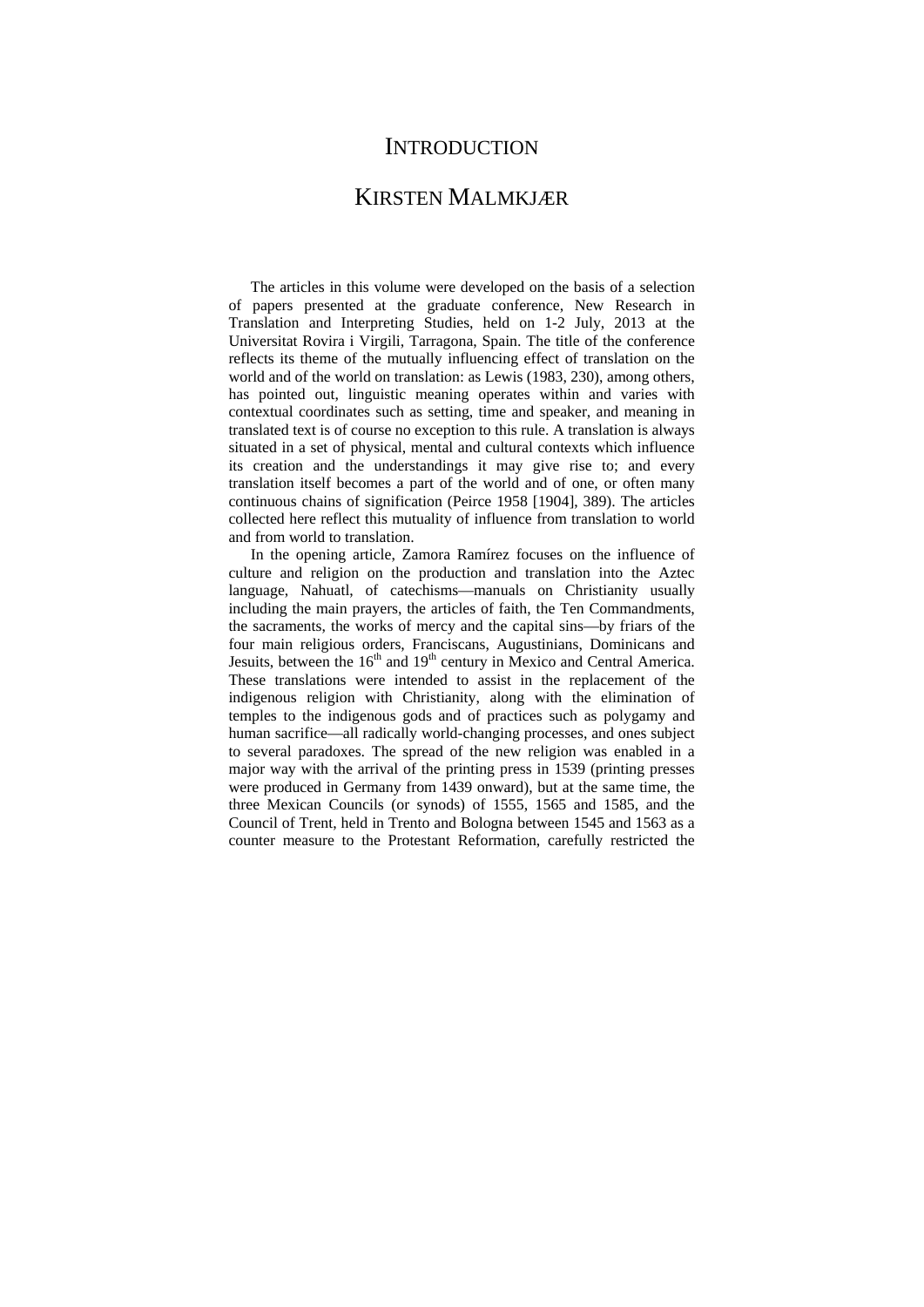#### xiv Introduction

content of the translations. As the presses aided distribution, it became increasingly important to control what was distributed, which had consequences, also, for the very process of translation, and which led to delays in the dissemination of the catechisms. In addition, although the intention was to spread the new religion faithfully and accurately, the new religion needed to be presented in terms acceptable and comprehensible to its audience, which entailed adaptation of Christianity to Nahua culture, the use of simple language as well as illustration to cater for the majority of the audience, who were illiterate, and considerable ingenuity and invention to introduce Western and Christian concepts to a context in which these were radically alien. Furthermore, the order to which a friartranslator belonged would influence the translation: Franciscans emphasized humility and empathy with the indigenous people; Dominicans excelled in enthusiastic persuasion; Augustinians were able to build on earlier translations to add greater complexity to the presentation of the content; the Jesuits translated less than the remaining orders, and devoted more attention to work with children of Spanish settlers. Zamora Ramírez elaborates on the motivations that drove individual translators within these groups.

Priests are also in focus as translators in the second article, by Torres-Simón, as one of three types of translators into Korean in the  $20<sup>th</sup>$  century. Here, the motivation to translate was somewhat different than that which drove the translators into Nahuatl: we are concerned with translations into English of Korean works of literature in order to promote understanding of Korean culture in the Western world between the beginning of the Korean War (25 June 1950-27 July 1953), which left the country divided into North and South Korea, and the end of the  $21<sup>st</sup>$  century. The aim of the article is to draw conclusions concerning the professionalization of translators more generally. Because Korean literary translators are generally not able to survive on their income from literary translation, Torres-Simón classifies translators according to their other, main, occupations as university teachers, writers, or members of religious orders; interestingly, the percentage of translators who are members of the last category declined from 12% in the first 25 years covered by the study to 3% in the second 25 year period. Next, she provides a qualitative profile analysis of the members of each of these broad groups, of which university teachers predominate in both periods (41% and 54%), followed by writers (29% and 28%). She finds increasing professionalization and specialization but less visibility among people who translate in the second of the two periods, as the number of people who are bilingual in Korean and another language increases.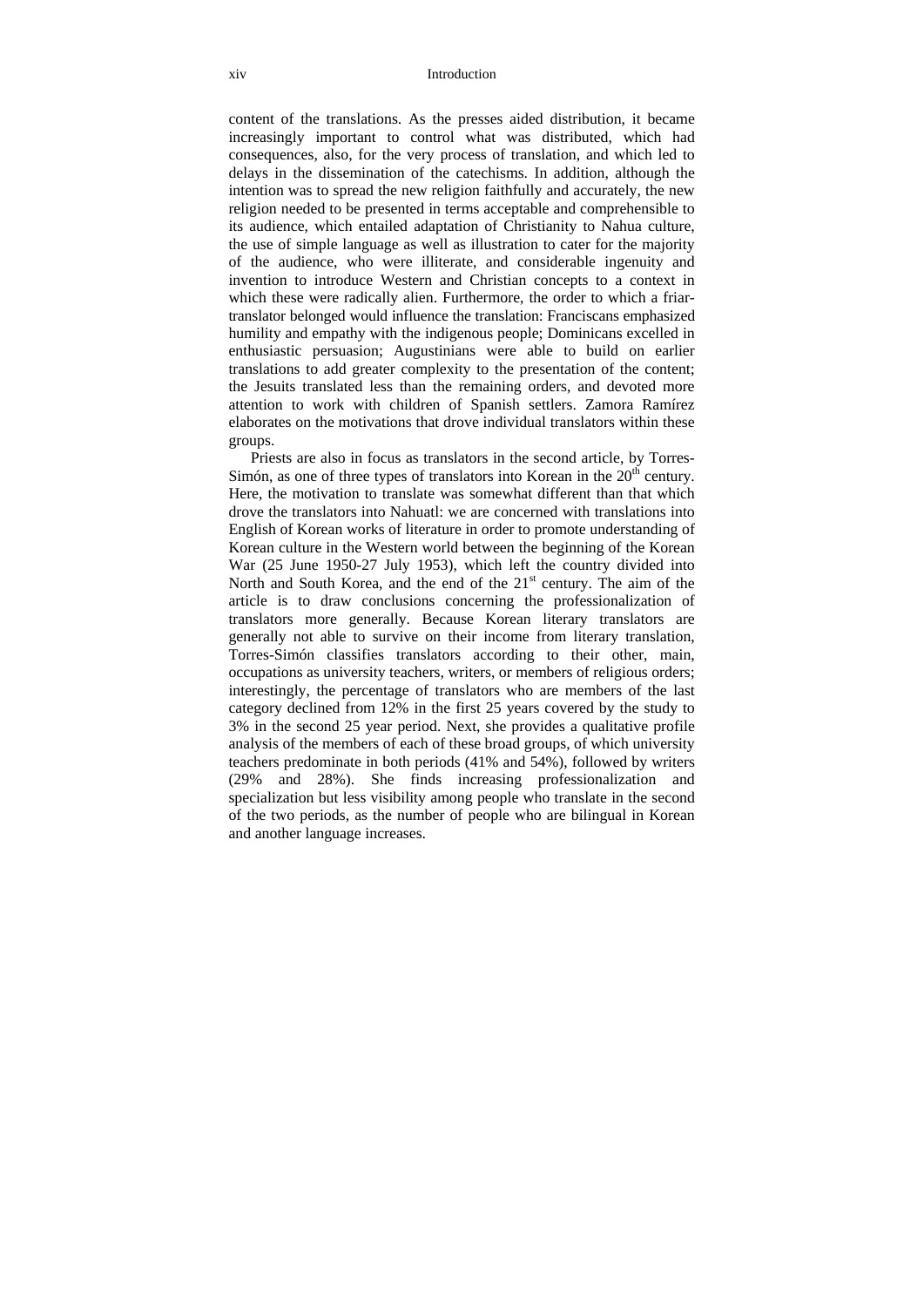In the third article, by de Luxán Hernández, the focus changes from the profiling of translators to the relationships between translation and history. As de Luxán Hernández points out and illustrates with reference to the English *Asiento* (1713-1750)—the period of the agreement between Spain and Great Britain concerning the supply of African slaves to the West Indies—this relationship has three dimensions: translation of historical accounts, translation of old documents, and the history of translation. In the translation of older texts, the time dimension is clearly more significant for the translation process than is the case when we are dealing with translation of contemporary texts; historical texts have their own genre characteristics; and the history of translation can afford valuable insights into the evolution and nature of norms as well as constituting a particular aspect of both the discipline of history and the discipline of translation studies. De Luxán Hernández points to the central role played by translation during the *Asiento*, highlighting the influence of a particular set of historical circumstances on contemporary translation practices.

Taking the *Antología de la "Beat Generation"*, published in 1970, as a case study, Lobejón Santos's article on English-Spanish bilingual translations of poetry in Franco's Spain and in the years immediately following (1939 until 1983) again emphasizes the interactions between translation activities and their contexts. Although a new Spanish Constitution was adopted in 1978, the censorship practices instituted by Franco, who ruled Spain as a dictator from 1939 until his death in 1975, were not abolished until 1985. The contextual dimensions highlighted by Lobejón Santos as affecting translation include the Spanish Civil War (17 July 1936 to 1 April 1939), which severely curtailed the book market, and especially the types of book he discusses, as well as the above mentioned censorship practices—the latter, of course, being awkward to maintain in bilingual publications, unless the source texts are altered to reflect the censored target text.

With Gyogi's article, the volume moves on to consider translation as a language teaching and learning device that can be used especially effectively to promote cultural awareness. Gyogi reports on the content of classroom discussions among learners of Japanese following classes in which translation exercises had been used to highlight the presentation in Japanese of foreigner speech using katakana, the writing system—one of three Japanese writing systems—normally employed for this purpose. The students were asked to translate into English an episode of a manga which included a foreign character, and Gyogi presents examples showing the students' enhanced sensitivity to stereotyping of foreigners' speech and their raised levels of self-reflection in the language classroom.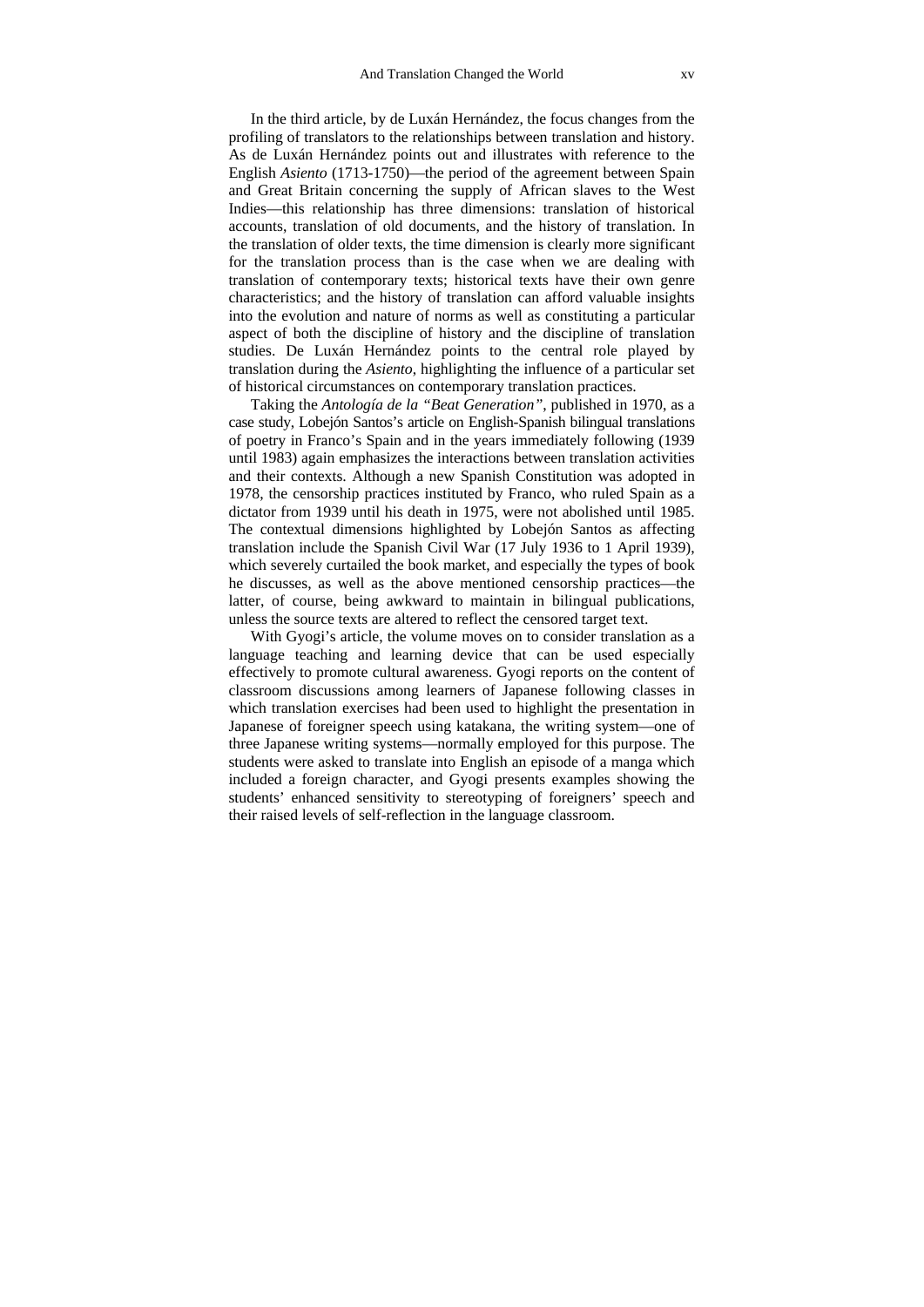#### xvi Introduction

Japanese remains in focus in the article by Matsushita on the use of omission in Japanese news translation. Matsushita uses the written translations made by Japanese journalist-translators and published in five top-selling Japanese newspapers of US President Obama's victory and inauguration speeches which he gave on, respectively, 7 November, 2012 and 21 January, 2013, to show that, contrary to the guidelines provided in Reuters' *Handbook of Journalism* (2008), omission is frequent across the translations, and that it regularly affects factual details. Matsushita suggests a number of potential reasons for these omissions: journalists may think that some content would cause comprehension difficulties for their readers; syntactic differences between Japanese and English might mean that a close rendering would lead to sentences whose length would contravene the norms of Japanese journalistic style; or the journalisttranslators may simply have had difficulty in conveying Obama's precise meaning at certain points and omitted the problematic parts. As Matsushita points out, given the importance of news translation, the phenomenon of omission in what is presented as direct quotation deserves further attention within the translation studies research community.

Remaining focused on the notion of translation strategies, article 7, by Pfau, discusses the strategies used to deal with cultural references, including historical situations, names and representations of feeling and understanding, in four research articles bilingually published with open internet access on the multilingual *Portal SciELO*, both in translation into English and in the original Brazilian Portuguese. Guided by Nord (2005), Pfau asks whether the translations function in the same way as the source texts, what problems the target texts present, and whether they communicate well with scientific communities that read in English. She focuses on sentence fragments that have particular resonances in the source culture, figures of speech and proverbs, historical knowledge, and key words. The main strategies used to ensure a positive reply to the questions asked are explicitation and addition to deal with culture specific practices and beliefs, with names of famous people, and with historical knowledge. In the case of figures of speech and proverbs, and key words, a search for corresponding expressions tends to be the first strategy, although calque, borrowing, or omission may be resorted to when that search fails. An important point raised in Pfau's article is that English is not confined to a clearly delineated, uniform speaker group, and readability for a culturally diverse audience must be kept in mind when translating into it for international readerships; Pfau calls for international collaboration between authors, journal editors and translators to this end.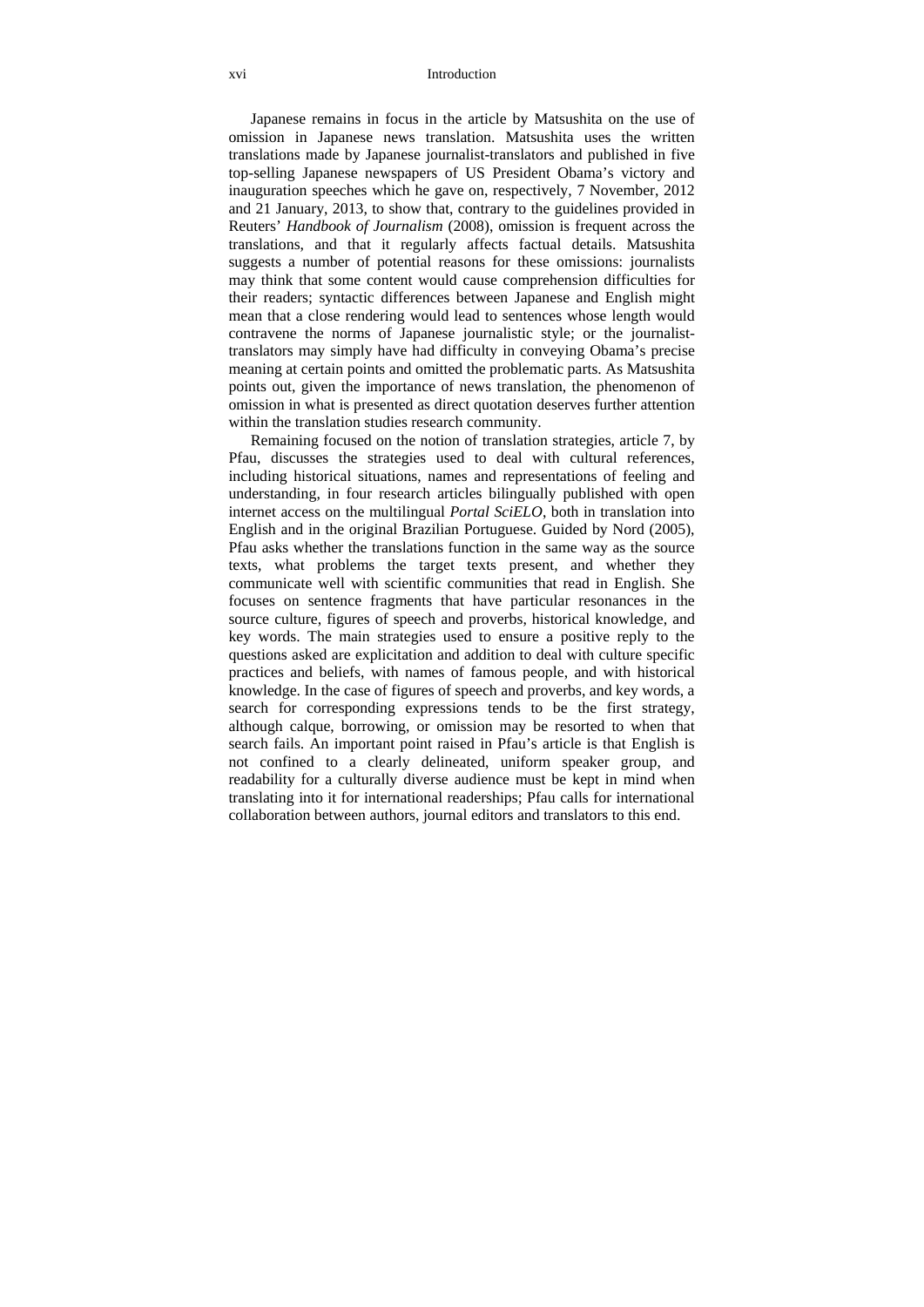In his article on the medieval postmodern in translation studies, Anthony Pym calls for greater awareness of the origin in European medieval translation practices of certain contemporary debates and concepts within translation studies. In particular, he argues that attention to the medieval might have helped us prevent or abbreviate the long history of concentration on the source text-target text binary and the concepts of equivalence, neither of which prove (or were ever) adequate to deal with the realities of communication or to account for its complexities. These complexities can be hidden in current accounts of Western translation history, which tend to present the latter as far less varied and far more continuous than it actually is; and reminding us that what may seem to be issues specific to e.g. website translation (localization, adaptation, the locale notion) were well known to translators in much earlier times, Pym notes that what is new is largely the technology now available and the ease of transmission that this provides.

In the final article in the collection, Fuertes tackles the notion of the translator's voice in translations into Spanish of English literature. He argues that it is a mistake to seek to identify this voice as belonging to only the most recent translator of a classic work such as, e.g. *Treasure Island*, since previous translators' voices constitute a context for and inevitably blend into the voice in a new translation, so that voices in translation may be thought of as intertextual. Occasionally, a voice may be appropriated by way of overt plagiarism, in the sense in which plagiarism has come to be understood within capitalist economic contexts, where it is opposed to the notion of authorship. Using the example of a short story by Francisco Villaespesa, which contains a number of close parallels with a short story by Fialho d'Almeida, Fuertes points to the similarities between plagiarism and translation, as one of the most recurrent strategies of literary appropriation: voices in translation may be thought of as intertextual voices, and translations and retranslations may be closely aligned to plagiarism and rewriting.

In many and varied ways, then, translations both affect and are affected by the world. To translation studies scholars, this is not so surprising; but the articles in this collection illustrate it particularly clearly across a variety of fascinating contexts.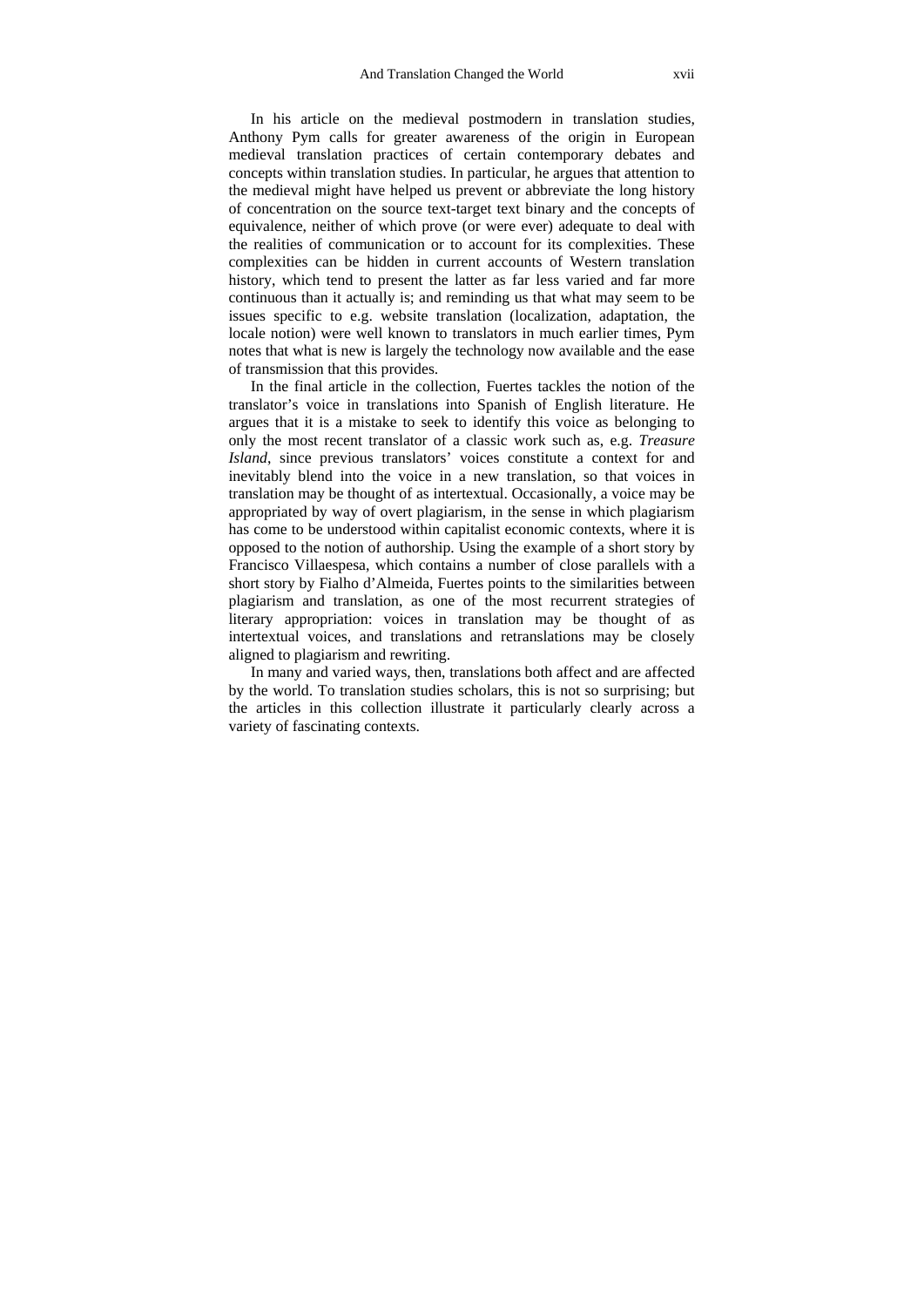### **References**

- Lewis, David. 1983. "Postscript to "General Semantics"". In *Philosophical Papers: Volume I*, 230-232. New York and Oxford: Oxford University Press.
- Nord, Christiane. 2005. *Text Analysis in Translation*. Amsterdam: Rodopi.
- Peirce, Charles Sanders. [1904] 1958. "Letter to Lady Welby", Oct. 12 1904. Reprinted in *Charles S. Peirce: Selected Writings (Values in a Universe of Change)*. Edited with an introduction by Philip P. Wiener, 381-393. New York: Dover Publications.

Reuters. 2008. *Handbook of Journalism* http://handbook.reuters.com/extensions/docs/pdf/handbookofjournalis m.pdf.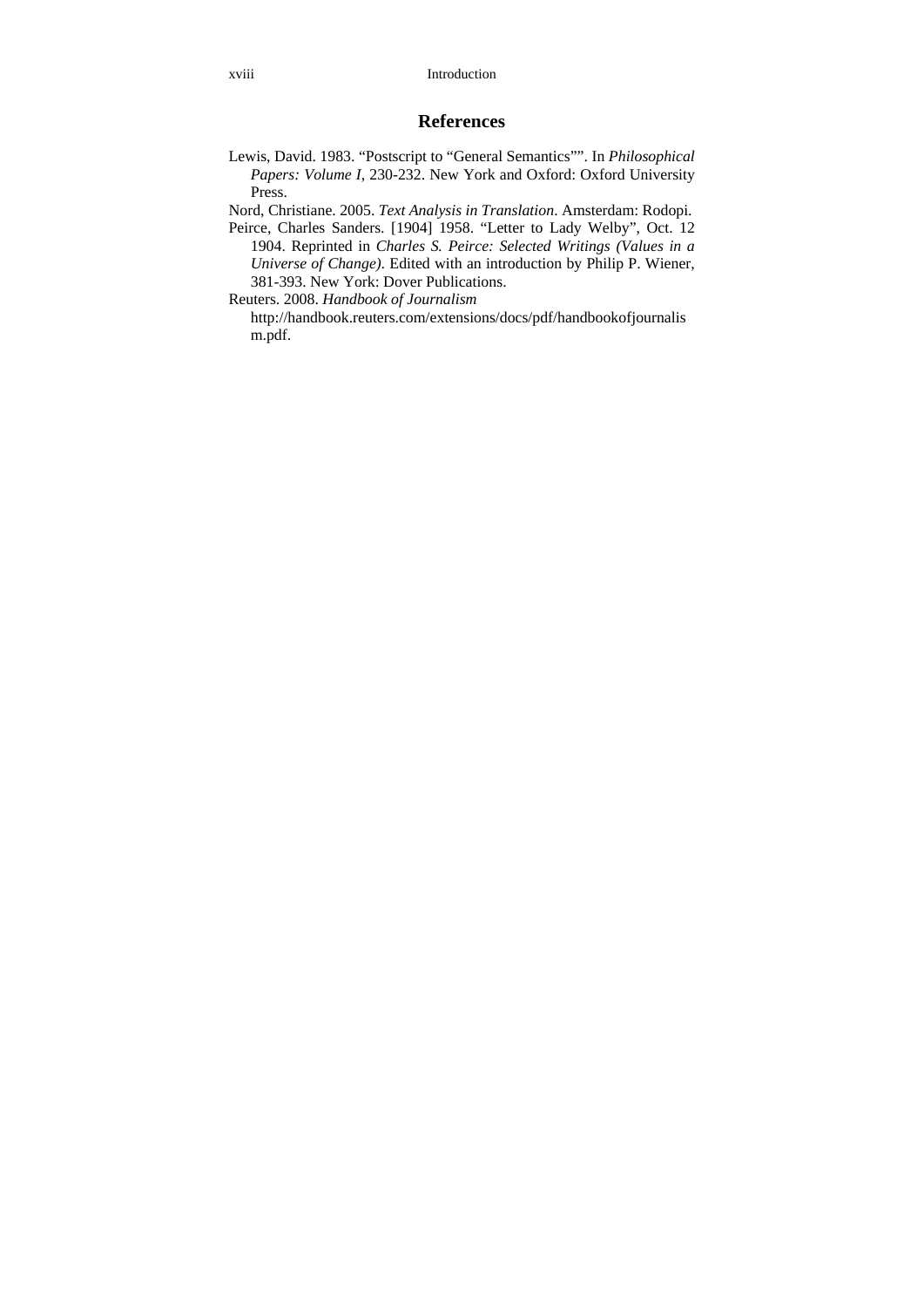## **PART I:**

## **PEOPLE AND PEOPLE: COOPERATION AND CONFLICT**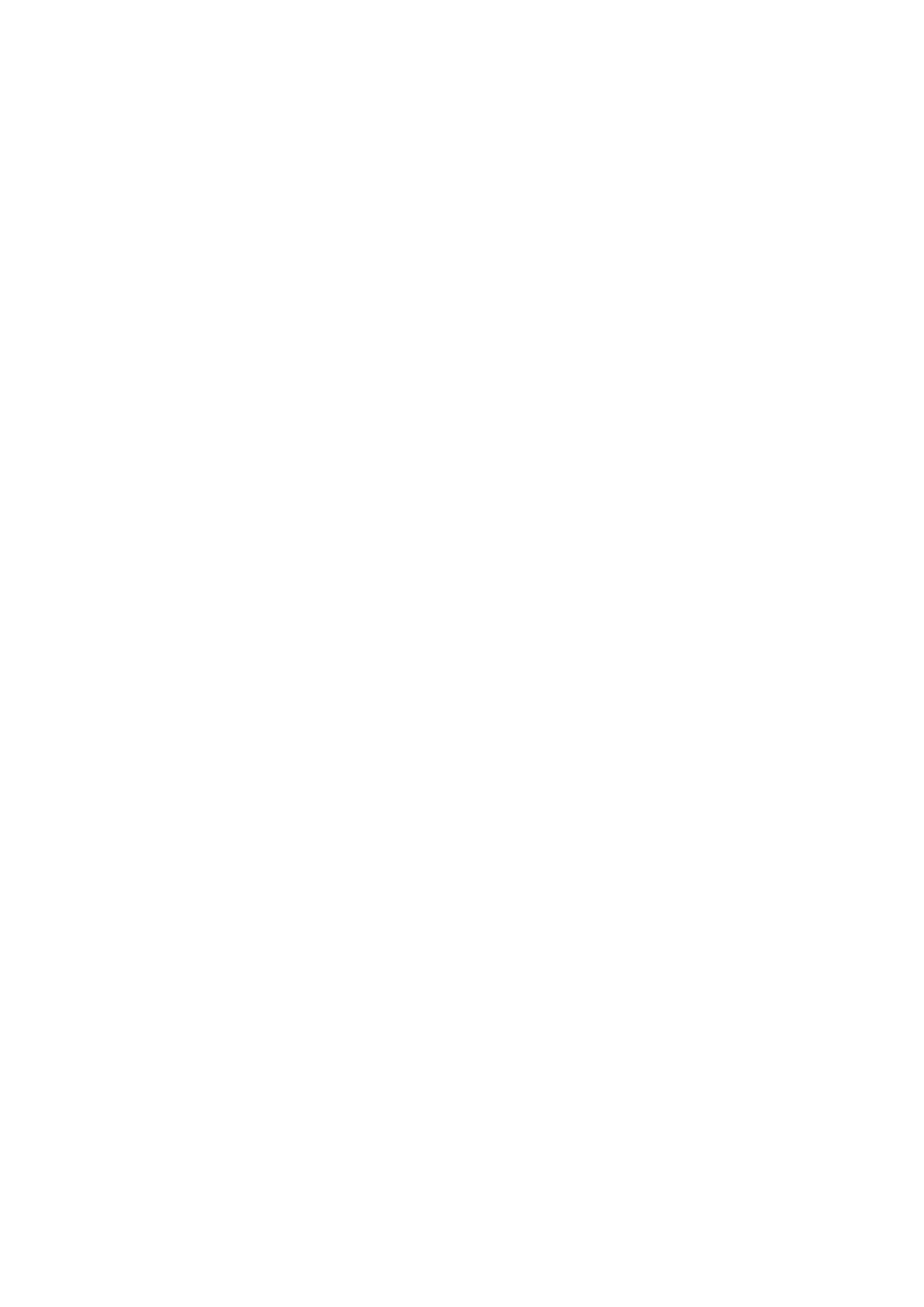## CHAPTER ONE

## FRIARS TRANSLATING INTO NAHUATL BETWEEN THE  $16^{TH}$  AND  $19^{TH}$  CENTURIES

## ELENA IRENE ZAMORA RAMÍREZ

In this article we will focus on the friars translating into Nahuatl in Mexico and the works they produced. Specifically we will study how the cultural and religious background influenced the production and translation of catechisms.

In our research, we have selected a random corpus of seven catechisms translated between the sixteenth and nineteenth centuries available in the John Carter Brown Library (Providence, United States). Paratexts, and especially prologues, provided information on how friars felt towards translation (their fears, their opinions, their motivations) and how they worked (methodology, sources).

In order to provide the right context, the historical events that had an influence on the way these translations were made must be taken into consideration. Textual features and types of catechisms translated during this period will also be presented as a factor to be taken into account.

This information should provide a framework of reference in which the work of the translators can be effectively analyzed, both as a target text but also as a source text for subsequent catechisms.

Therefore we will answer the following questions: why Nahuatl was the target language, which historical events influenced  $16<sup>th</sup>$ -century friartranslators, what textual characteristics narrowed translation options, how different authors interpreted such characteristics (leading to different levels of agency), how the four main religious orders presented different features and how it all is reflected in the way translators presented their works.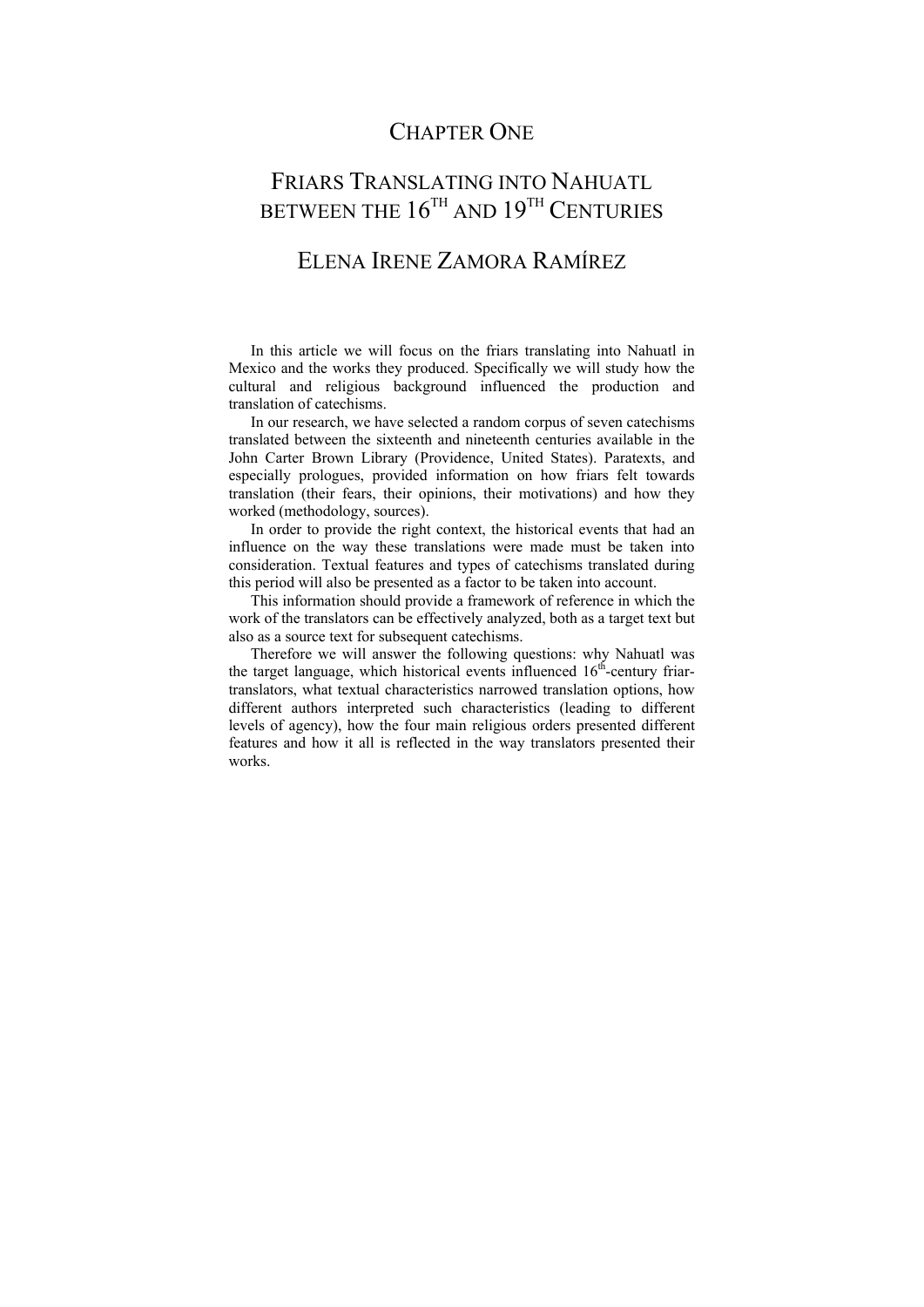### **Nahuatl language and culture**

Nahuatl is a language spoken in some parts of Mexico and Central America. It is also known by the names of Aztec or Mexican. It belongs to the family of Uto-Aztecan languages and had its golden age during the  $15<sup>th</sup>$  and  $16<sup>th</sup>$  centuries. We know the Nahuatl written during this period as Classical Nahuatl, which is the most studied variety of this language.

The number of catechetical books translated into Nahuatl was higher than the number translated into other indigenous languages. For example Ricard (1986, 122) states that from 1524 to 1572, 109 books were written by friars. Some of them were grammars and dictionaries and others were catechisms. 66 of these books were written in Nahuatl. This superiority arises because, prior to the arrival of the missionaries, Nahuatl was already widespread in Mexico and Central America. Precisely for this reason and also because some of the natives were able to understand it even if it was not their first language, Nahuatl was established as a lingua franca for evangelization.

Since friars thought that indigenous gods were demons, they tried to eliminate them as soon as possible. They took several measures to eradicate idolatry: they eliminated the temples, prohibited polygamy and condemned human sacrifice. Friars initially rejected the Aztecs' religion but this position changed later when they tried to get a better understanding of other aspects of the indigenous people's life and customs.

During the first years after the conquest, friars prepared several studies on indigenous cultures, they wrote many grammars and dictionaries to learn the indigenous languages and they also attempted to collect the ancient history of the indigenous groups. In many cases this collection of ancient indigenous customs was made in order to get to know pre-Hispanic religious rites so they could eradicate them if they observed the Indians practicing them. However, these items favored the creation of a culture mix that still survives today.

The friars realized that to fulfill their mission it was necessary to learn the indigenous languages. Due to the variety of languages and the small number of friars, they had to organize themselves to cover all the languages of the territory that had been given to them. They started studying the languages of the region they lived in, and wrote grammars and dictionaries. This was a difficult but necessary step prior to the translation of catechisms.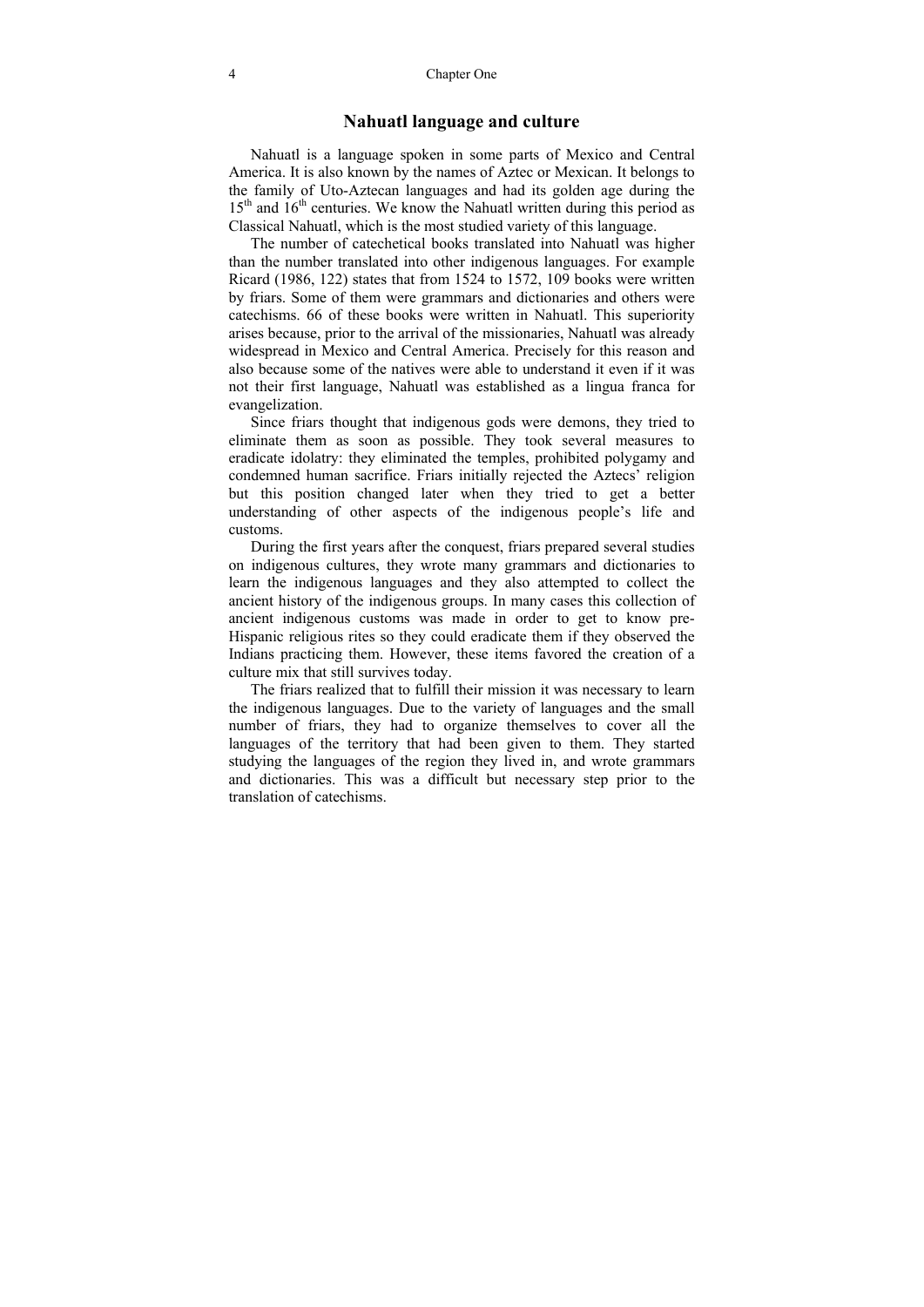### **Historical background and its influence on the translation of catechisms**

Historical circumstances in the  $16<sup>th</sup>$  century influenced not only further historical developments but also the way translators worked. Some of these events such as the Reformation, the Counter Reformation, the Council of Trent and the Humanist movement happened in Europe. Others took place in America: the arrival of the press, the influence of Zumarraga, the establishment of the Inquisition in America, and the Three Mexican Councils.

In Europe, Luther had published his translation of the Bible and protestant ideas had spread throughout the continent. In Spain the Christian Re-conquest had finished, and Jews had been expelled from the country. These events formed a particular social and cultural context that obviously influenced translators. Within this context, the education they received in Spanish universities, strongly influenced by the Spanish Renaissance humanism, was also subsequently reflected in their translations.

The arrival of the printing press in 1539 meant a revolution for translators. Now they were able to publish their translations on a much larger scale. Before the arrival of the printing press translators had to copy their translations by hand so the distribution of their works was limited. Conversely, they had more freedom in their translations because the manuscript texts were infrequently censored by external agents. However once the first press started to work, external control over translated texts increased.

During the early  $16<sup>th</sup>$  century, especially when Fray Juan de Zumarraga was archbishop of Mexico there was a proliferation of humanist doctrines encouraged by the climate of openness and tolerance that came from the Reformation. In some of these catechisms, especially in Zumarraga's works, we can even find a certain diffusion of Erasmus's thoughts. Sonia Corcuera (1994, 70) finds the content of these catechisms "complete and complex, attractive for the intelligence and seductive for the heart". However, all these projects were eventually discarded due to the mistaken belief that the indigenous people lacked skills to understand these more complex texts.

During the first decades of evangelization, thanks to the papal bulls issued by Leo X and Adrian VI, the three mendicant orders that were present in America (Franciscans, Augustinians and Dominicans) had considerable freedom to act and evangelize in the way they considered **best**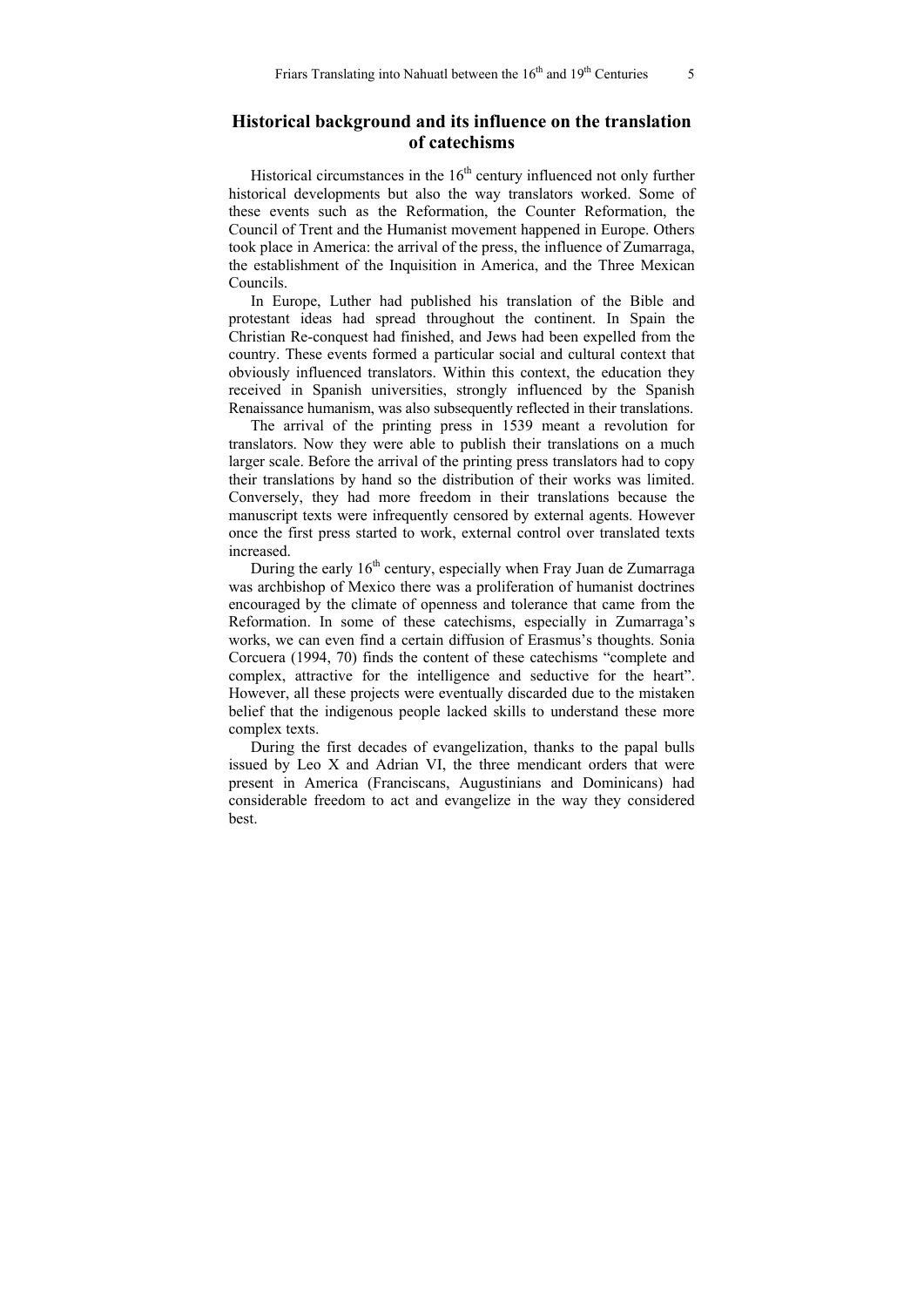The formal establishment of the Inquisition in 1570 had a great influence on their freedom. With the arrival of the Inquisition to New Spain the control over translated texts increased. There are several examples of friars persecuted in America for their translations into indigenous languages: the Franciscan Friar Maturino Gilberti suffered a long process because of his translations into Tarascan. Another Franciscan who also suffered the criticism of the Inquisition was Fray Alonso de Molina, who, despite his mastery of Nahuatl, had problems regarding the translation of some concepts into this language. For this reason his doctrine was unauthorized.

The three Mexican councils (1555, 1565, and 1585) and the Council of Trent (1545-1563) played a key role in the way catechisms were translated.

During the Mexican councils, norms guiding the translation of catechetical texts were established. The councils' recommendations became increasingly restrictive with regard to the content that catechisms should have and also with regard to who should translate these texts and how they should be translated. In the council of 1585, the restrictions went so far as to prohibit, under penalty of excommunication, the use of former catechisms and to force the friars to use only the catechism by Juan de la Plaza.

This influence of the councils on translation was contradictory because, on the one hand, the councils always encouraged the translation of catechisms into indigenous languages and urged the friars to learn these languages, but, on the other hand, numerous obstacles were put in the way of the translation and distribution of books in indigenous languages. For example, the translations should be made exclusively by friars, not by Indian or Spanish translators; indigenous people were not allowed to possess sermons and religious texts, but only catechisms approved and reviewed by the friars; they could not own manuscripts either; and the name of the person who had given them any book should be written at the beginning of that book.

During the Council of Trent, the translation of the Bible into vernacular languages was banned. This decision caused major problems because some of the catechisms which then circulated Mexico contained fragments of the Holy Scriptures in Nahuatl.

Due to the obsession of the religious orders with religious orthodoxy, the process of translating, editing, and printing a catechism was complicated and went through many stages. First, the translated text was reviewed by superiors who knew the language. Following this review they set out the requirements to be met by the text and the formalities it should include. Finally, a license was granted to print the text. It was a long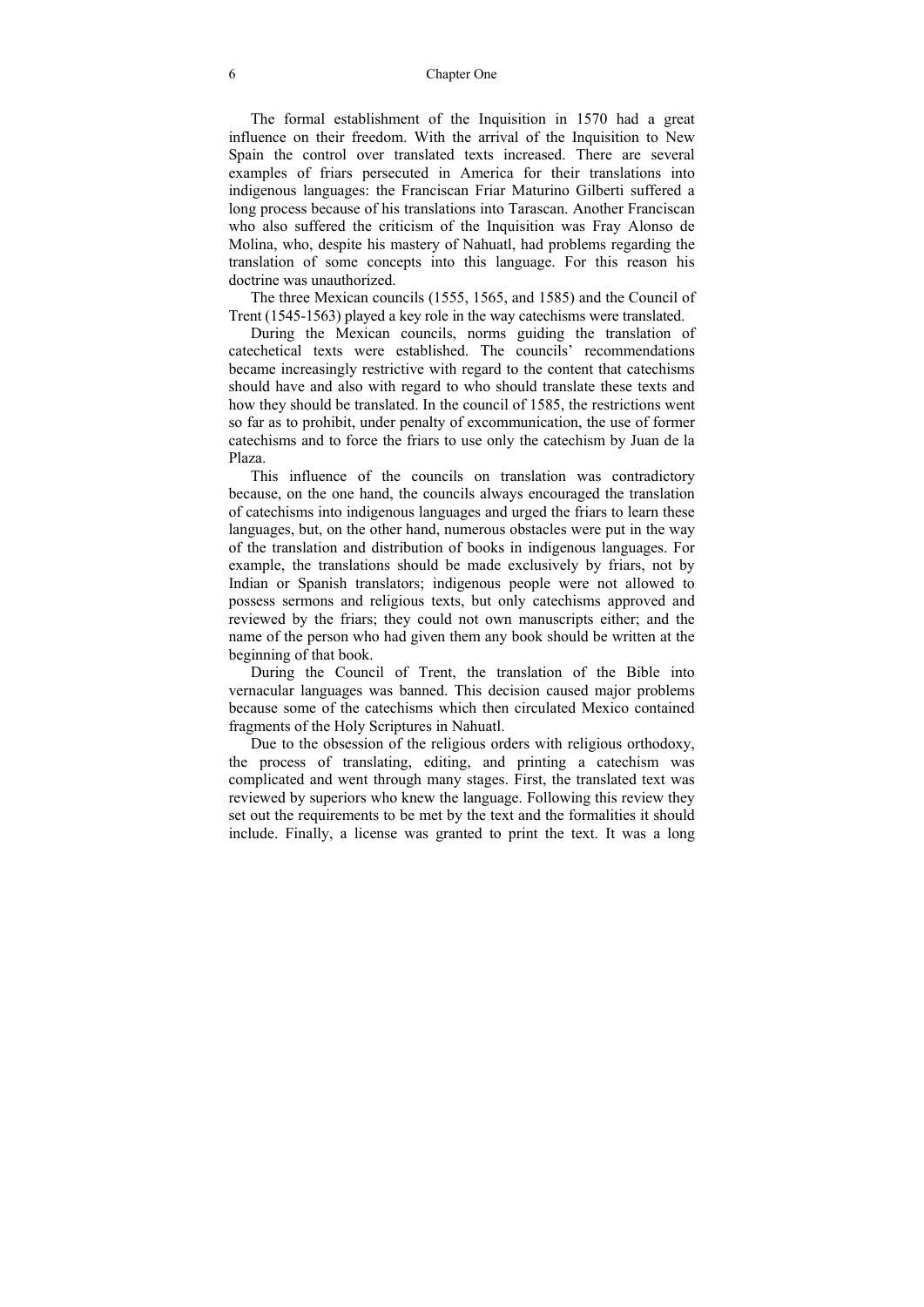process that could last for years and produced long delays in the dissemination of catechisms. Printers needed to be careful to meet all the requirements, because failure to do so carried serious consequences. The following excerpt from the Council of Trent shows the entire process:

And wishing, as is just, to impose a restraint, in this matter, also on printers, who now without restraint—thinking, that is, that whatsoever they please is allowed them—print, without the license of ecclesiastical superiors, the said books of sacred Scripture, and the notes and comments upon them of all persons indifferently, with the press of times unnamed, often even fictitious, and what is more grievous still, without the author's name; and also keep for indiscriminate sale books of this kind printed elsewhere; (this Synod) ordains and decrees, that, henceforth, the sacred Scripture, and especially the said old and vulgate edition, be printed in the most correct manner possible; and that it shall not be lawful for anyone to print, or cause to be printed, any books whatever, on sacred matters, without the name of the author; nor to sell them in future, or even to keep them, unless they shall have been first examined, and approved of, by the Ordinary; under pain of the anathema and fine imposed in a canon of the last Council of Lateran: and, if they be Regulars, besides this examination and approval, they shall be bound to obtain a license also from their own superiors, who shall have examined the books according to the form of their own statutes. As to those who lend, or circulate them in manuscript, without their having been first examined, and approved of, they shall be subjected to the same penalties as printers: and they who shall have them in their possession or shall read them, shall, unless they discover the authors, be themselves regarded as the authors. (Council of Trent 1848)

The arrival of the Counter Reformation inspired by the Council of Trent constituted an impediment to the translation of catechisms and a change in the diversity and originality of the works.

### **The catechism as a text to be translated: characteristics, content and adaptation**

Due to the particularities of catechisms as texts many factors must be taken into account before a translation is produced. Here we focus on three of these characteristics—content, length and the use of images—and on the possibility to adapt the text to the indigenous recipients.

The content of these catechisms is basic. Most of them contain the main prayers, the articles of faith, the Ten Commandments, the sacraments, the works of mercy and the capital sins. Although there are some books that go into detail and thoroughly explain dogmatic contents,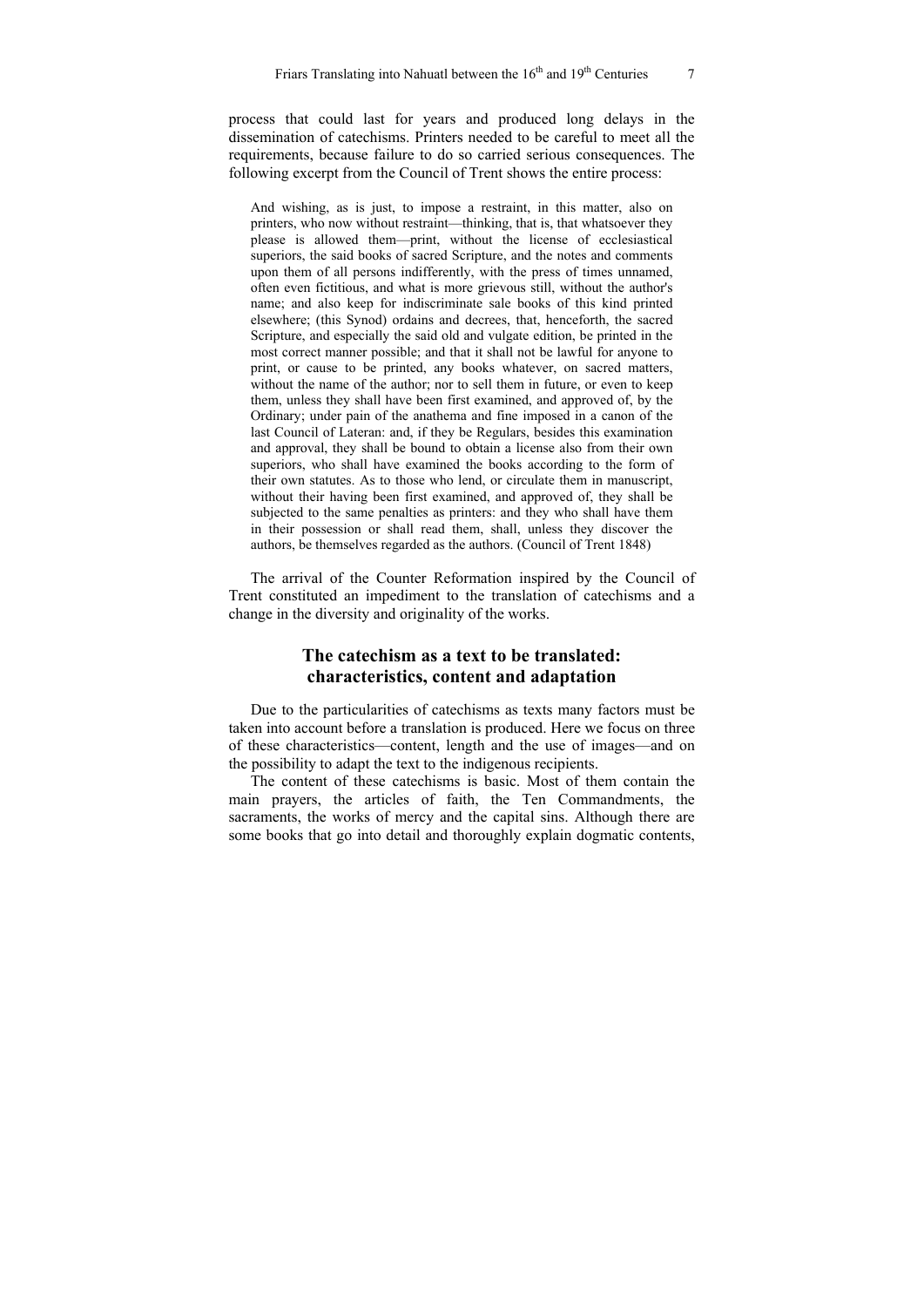most catechisms are simple and contain few explanations. This can be due to various circumstances such as the rush to evangelize the indigenous population or the mistaken perception that some authors had about the intellectual ability of the indigenous people. Precisely for these reasons most of the catechisms, specially the earliest ones, are very short. The use of images and pictographic material was very important in the evangelization. Most of the population was unable to read so the images transmitted the ideas that they could not put into words. In the first decades pictographic catechisms were essential, these books being an interesting example of intersemiotic translation. They proved so effective that they continued to be used during the following centuries. The images of saints and virgins that appeared inside the catechisms provide plenty of information about the translators and their religious order.

All in all, the translation of a catechism into Nahuatl should faithfully reflect what a catechetical text is: brief, simple, clear and accurate. The text should be brief, since the aim was to evangelize a large number of people as quickly as possible. In fact, the title of most catechisms at the time included the adjective short. Also, the translation should reflect the simplicity of the original text. We must remember that these translations were made for the evangelization of people who were not literate and never had had contact with European culture. Thus, it was necessary that the translation was simple and used terms that could be understood by all the natives. Moreover, the translation should be clear and should not lead to confusion or misinterpretation. Last, the translated text would be examined very carefully to ensure it was an accurate reflection of the original.

Friars had to deal with another problem that was hard to solve: the adaptation of the translation to the recipient. Many of the problems derived from the translation of the truths of Catholic faith into indigenous languages concerned a lack of concepts and the words to express them in those languages.

In order to make the translation acceptable for the Indian recipients, it had to be adapted to the Nahuatl culture. Therefore, the authors did not only have to learn the languages, but they also had to study the indigenous culture in order to bridge the cultural gap and make the message understandable to the indigenous people. The fidelity of the transmitted message was different depending on the catechism. In many cases there was an adaptation of Christian religion to Nahua thoughts and archetypes to make the message acceptable and understandable. Charles Dibble (1974) has called this phenomenon "the Nahuatlization of Christianity".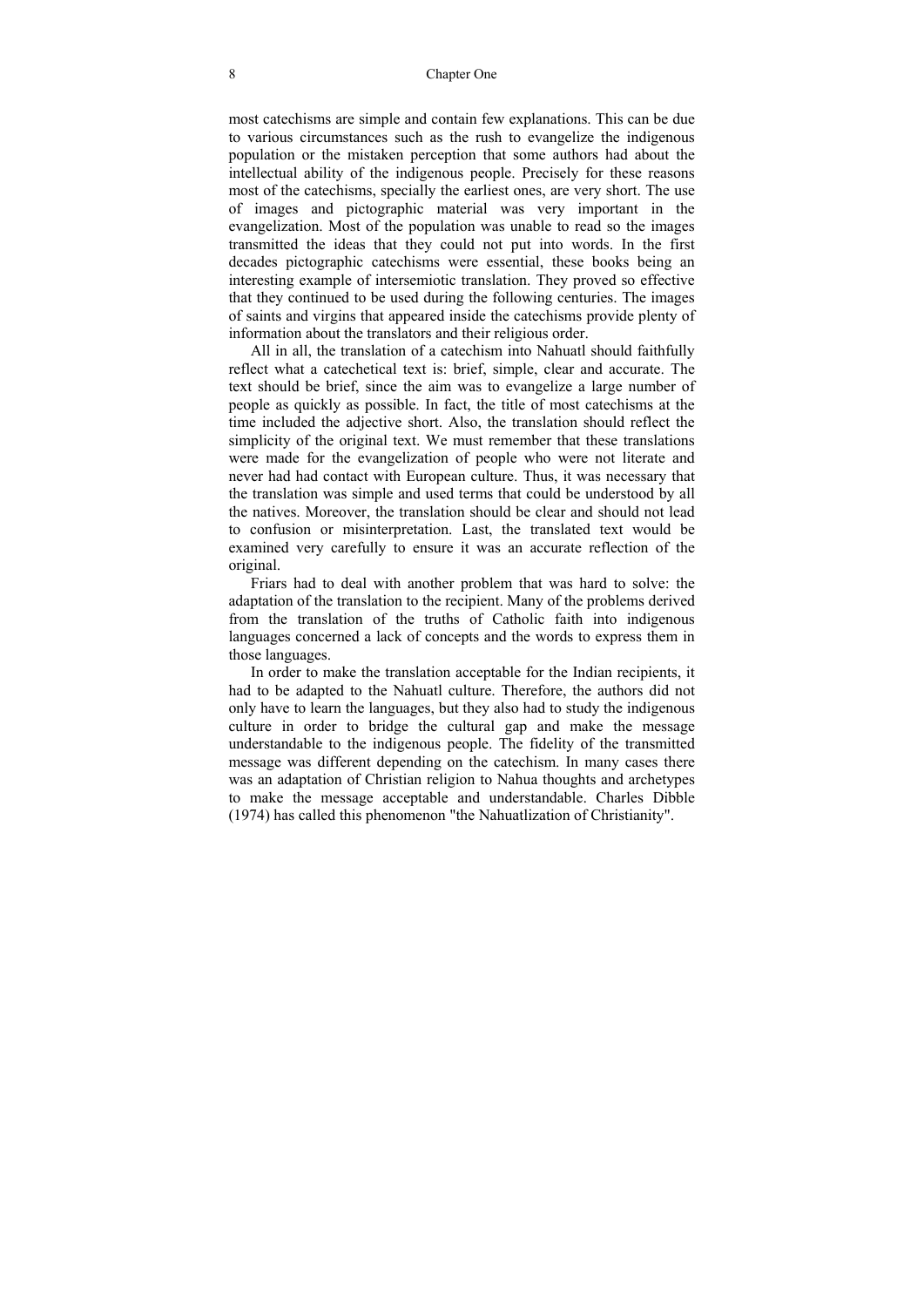Another problem was the adaptation to the writing system. Aztecs used a picto-ideographic writing system so it was necessary to teach the indigenous people how to write and read in the alphabetic system used by the friars. These catechisms were often the first contact the Indians had with alphabetic writing, so we should not underestimate the role they played in establishing indigenous literacy.

### **Levels of agency in translated catechisms**

The level of agency of the translator-friar in the production of catechisms can vary enormously from one text to another. Corcuera (1994, 67) offers a classification of catechisms according to agency.

The first category comprises copies of catechisms written in Spain. In this case the author simply added his name and published the text, not always citing the source. Juan de Zumarraga's *Doctrina cristiana* of 1546 is a copy of the *Suma de Doctrina Cristiana* by Constantino Ponce la Fuente. He also took the foreword and the conclusion from Erasmus of Rotterdam (Corcuera 1994, 67).

The second category includes compilations: the translator compiled, and sometimes also translated, a selection of other authors' texts.

The third category comprises comments on other texts. In these catechisms the author compiled texts written by other authors and added some paragraphs with commentaries of his own. It should be emphasized that the translations made in New Spain were sometimes a breath of fresh air compared to European texts: European texts hardly ever left any room for interpretation, while Nahuatl ones did. That is, the reader of the European texts could only accept or reject the text. However, through translation these texts became more explanatory, giving the reader an actual chance to "interpret" them. In these texts adaptation took place through translation. For example, Castilian catechisms emphasized eating in moderation. However, in Nahuatl translations this aspect is not often highlighted, because the Nahuatl people ate little. On the other hand, the insistence on moderation when drinking alcohol often appears in Nahuatl catechisms, as "pulque" consumption was related to the pre-Hispanic religion and was widespread, while in Castilla the consumption of alcohol did not worry the friars (Corcuera 1994, 79).

Finally, we contemplate original catechisms. Friars elaborated these texts drawing on texts by well-known authors. They constitute perhaps the most useful books, as they are fully adapted to the characteristics of the Nahuatl culture.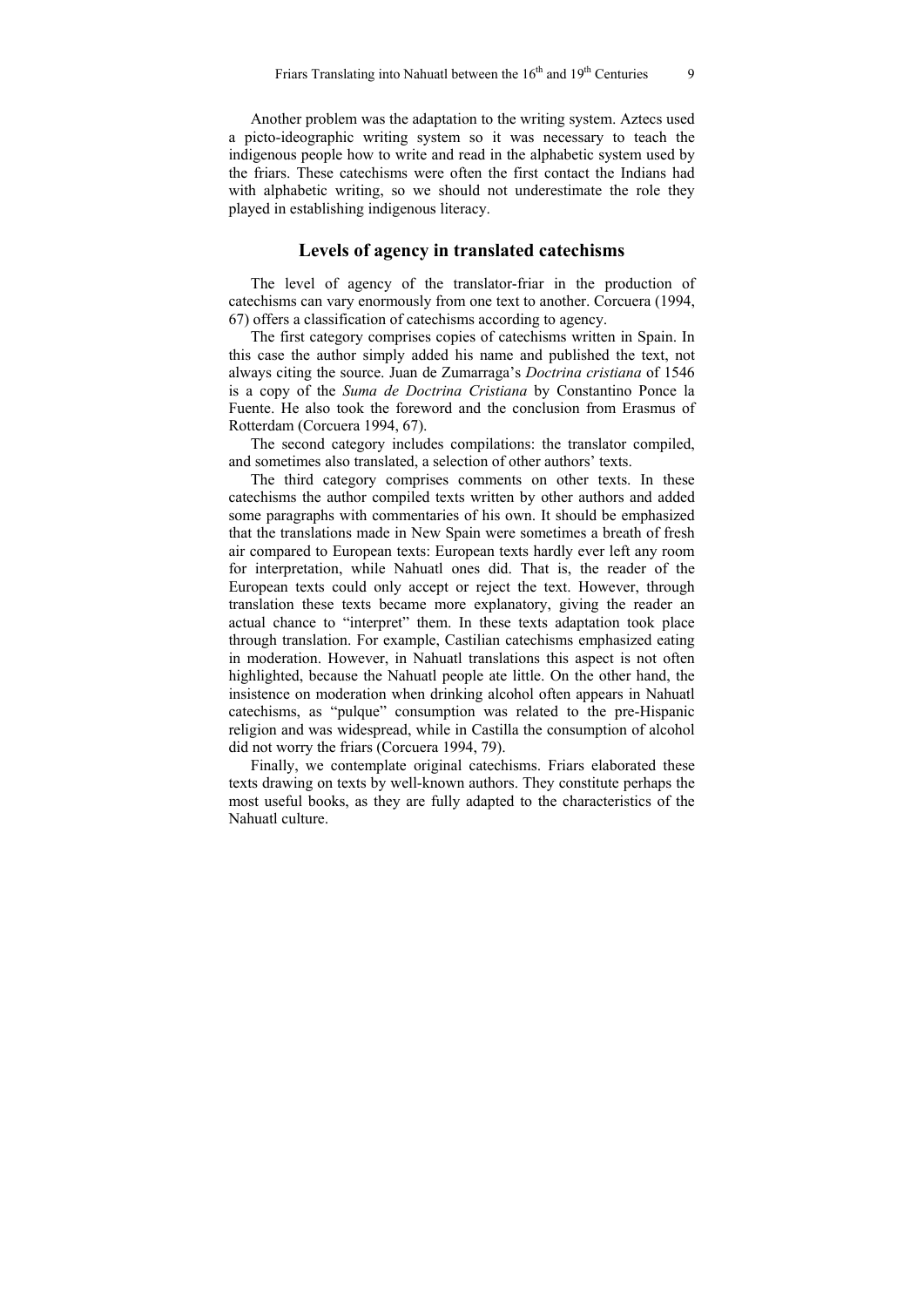### **Influence of religious orders**

There were four main religious orders in America during the beginning of the 16<sup>th</sup> century: Franciscans, Dominicans, Augustinians and Jesuits. The way friars translated was affected by the order they belonged to. Each of the religious orders had some particular characteristics and points of view about religion that were reflected in their translations.

Franciscans arrived in America in 1524. They were the most numerous group and therefore the ones who translated most catechisms into Nahuatl. They left their particular mark in many of their works emphasizing the humility and the affinity with the indigenous people. The Franciscan translator Alonso de Molina was one of the most respected translators and his works became a relevant reference for other translators.

Dominicans arrived in 1526. They were the second group to arrive in New Spain and their presence in America was also very influential. They made translations of great value during certain periods and had a great influence on the way some terms were translated. Their catechisms are a reflection of their ability to preach as they use a persuasive and enthusiastic language.

Augustinians arrived in 1533. Upon their arrival in New Spain the main areas were already occupied by Franciscans and Dominicans so their extension and influence was lower. They could benefit from the knowledge and experience of the other orders. As a possible result they had greater agility in producing texts in Nahuatl and their translations had fewer mistakes than the initial translations done by Franciscans and Dominicans. Their catechisms are more intellectual, they try to transmit the Christian Faith in a more complex way.

Finally the Jesuits arrived in 1572.Their production of translations into Nahuatl was lower, since being latecomers they had to expand into other territories where Nahuatl was not spoken. Another factor that influenced their lower production of translated catechisms is the fact that they were devoted to teaching the children of Spanish-speaking settlers. One of the most important Jesuit translators was Ignacio de Paredes, whose translations continued to be printed centuries after his death.

The secular clergy also had an important role in the translation of catechisms from the  $17<sup>th</sup>$  century to the  $20<sup>th</sup>$  century. When the privileges of religious orders decreased the secular clergy started to translate catechisms.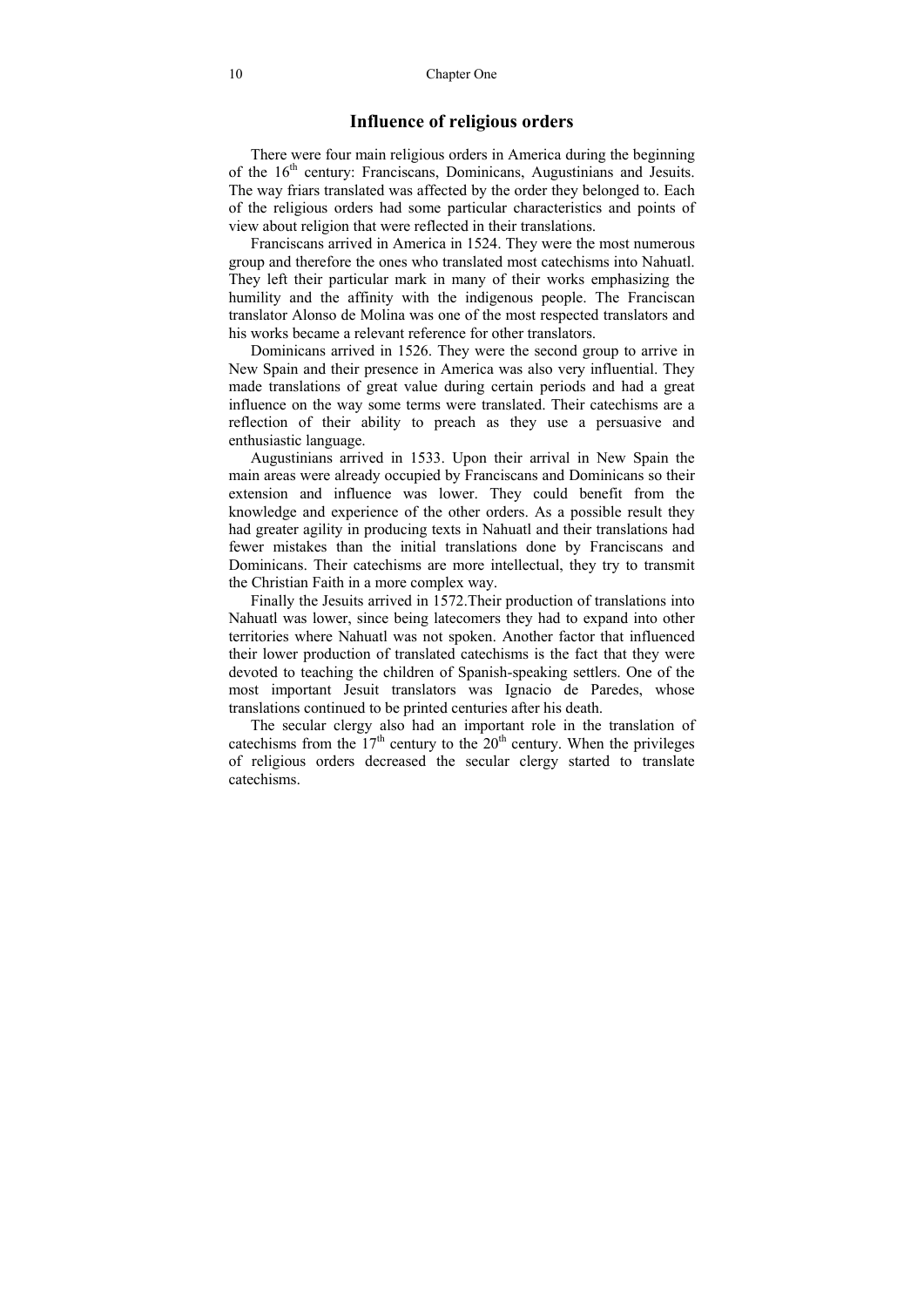### **The view of the translator**

Within the previously discussed context of historical changes, religious advances, specific religious orders and different types of texts, the analysis of paratexts indicated some motivations and characteristics that seem to be particular to the friar-translators. These features often distinguished them from other, non-religious translators.

After the analysis, two main motivations stand out: the need to standardize doctrine and the vow of obedience.

In the prologues, it is very common to find references to the high number of catechisms that were in circulation in New Spain. Many of these books were handwritten and their content and expression had not passed any quality control. According to the friar Juan de la Anunciación it was necessary to "eliminate the great number of handwritten documents that contain a varied, indigestive and confusing doctrine, which are useless to the point of making you waste your time without any positive results"  $(1577,$  prologue, my translation)<sup>1</sup>. For similar reasons many friars decided to make their own translations and tried to impose their own catechisms, thus constantly increasing the number of catechisms in use.

The second motivation of the translators was obedience. In many cases friars did not show interest in translating a new book, but undertook the job under superiors' orders. They say that they did not think they were skilled enough to translate but that they had to do it because of their vow of obedience. Friar Manuel Perez states in the acknowledgements of his Cathecismo Romano<sup>2</sup>: "[...] I dedicate to you this Catholic translation, with more merit (if I am able to do that) than the first one; because I did that one without being obliged to do it and now I offer you this one obliged by my superiors" (1723, my translation).

Regarding specific characteristics of the friar-translators, we should point at the humility of the translator. For example, the prologues of the Augustinian friar Juan de la Anunciación (1514-1594?) show how humble he is about his work. He mentions that he did not think he was going to be able to translate this catechism and he also states that the final translation is very likely to contain many mistakes. For this reason he apologizes in advance to the reader for his mistakes. The author also says that his translation is temporary and will only be valid until a more talented translator finishes a new catechism (Juan de la Anunciación, Prologue, 1577).

This humility could be linked to the translators' awareness of the responsibility that comes with translating a catechism. Because of the nature of these texts, the translation had to be very accurate and it should